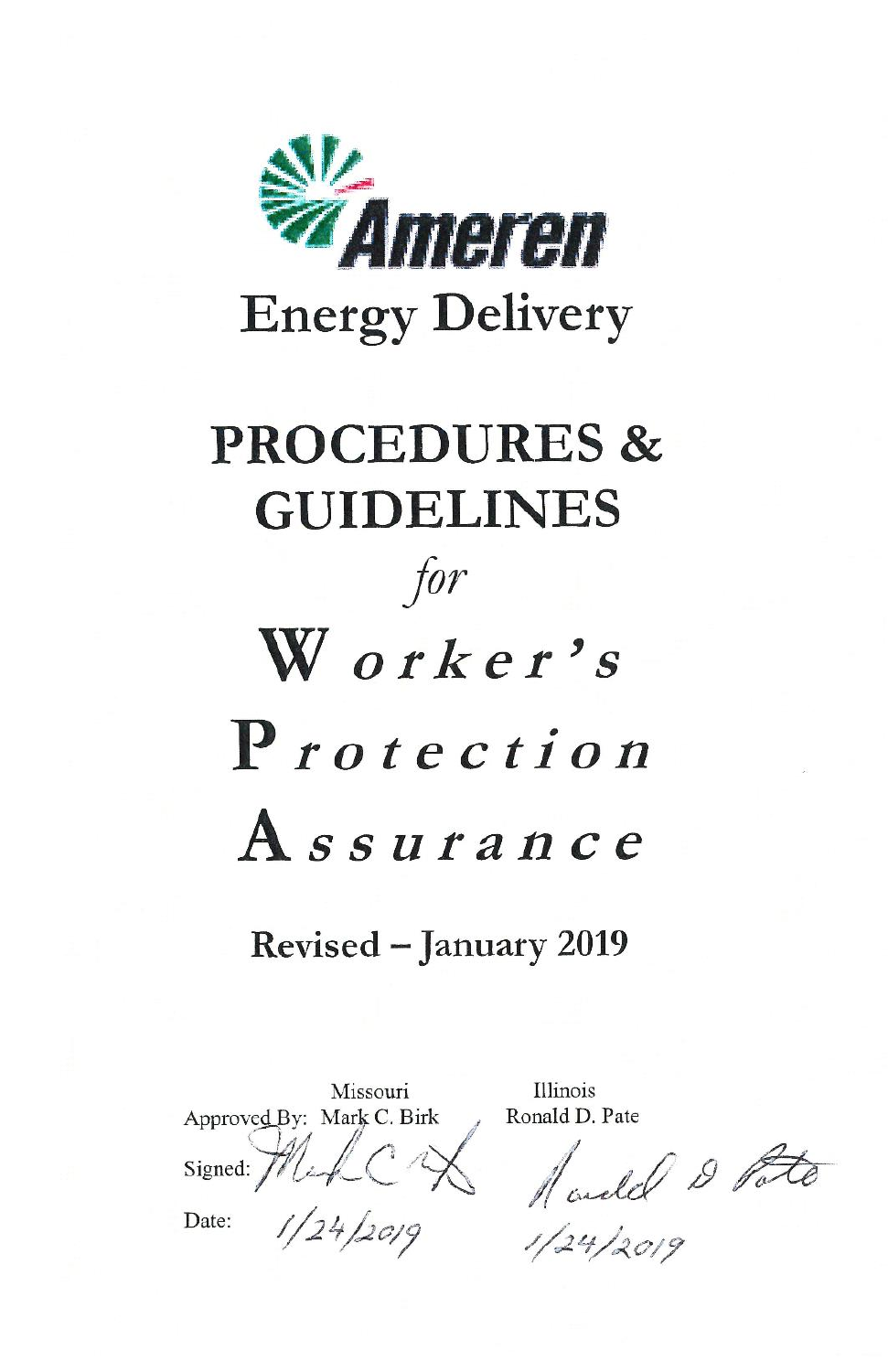#### **Revised: January 2019**

# **WPA & Procedures for Its Use**

#### **Objective**

Explain the five types of Worker's Protection Assurance (WPA) and Standard Procedures for requesting, obtaining, and releasing of WPA for Energy Delivery. This booklet is the authority on the procedures for WPA and supersedes all previous documentation on WPA.

#### **Definition of WPA**

Worker's Protection Assurance is an operating authority's assurance to a qualified Worker or Supervisor that a given piece of equipment will be held in a required status in order for that person to safely perform their duties on that specific equipment.

#### **Purpose of WPA**

The primary purpose of WPA is safety of personnel.

The conditions when WPA is required are:

- A. When working on or with equipment that must be isolated from known electrical energy sources before it is safe to work.
- B. When working on or with equipment tied into known electrical energy sources that must be in the operating control of the person who will work on the equipment.
- C. When working on new or inactive equipment intended to be connected to a known electrical energy source, or to other equipment that could be energized from any point, application for WPA must be made as soon as a connection into an electrical energy source is possible from any point.
- D. When working on energized high voltage conductors, or within dangerous proximity of such conductors, and when required by safe work practices. (This is applicable to the "Hazard" only.)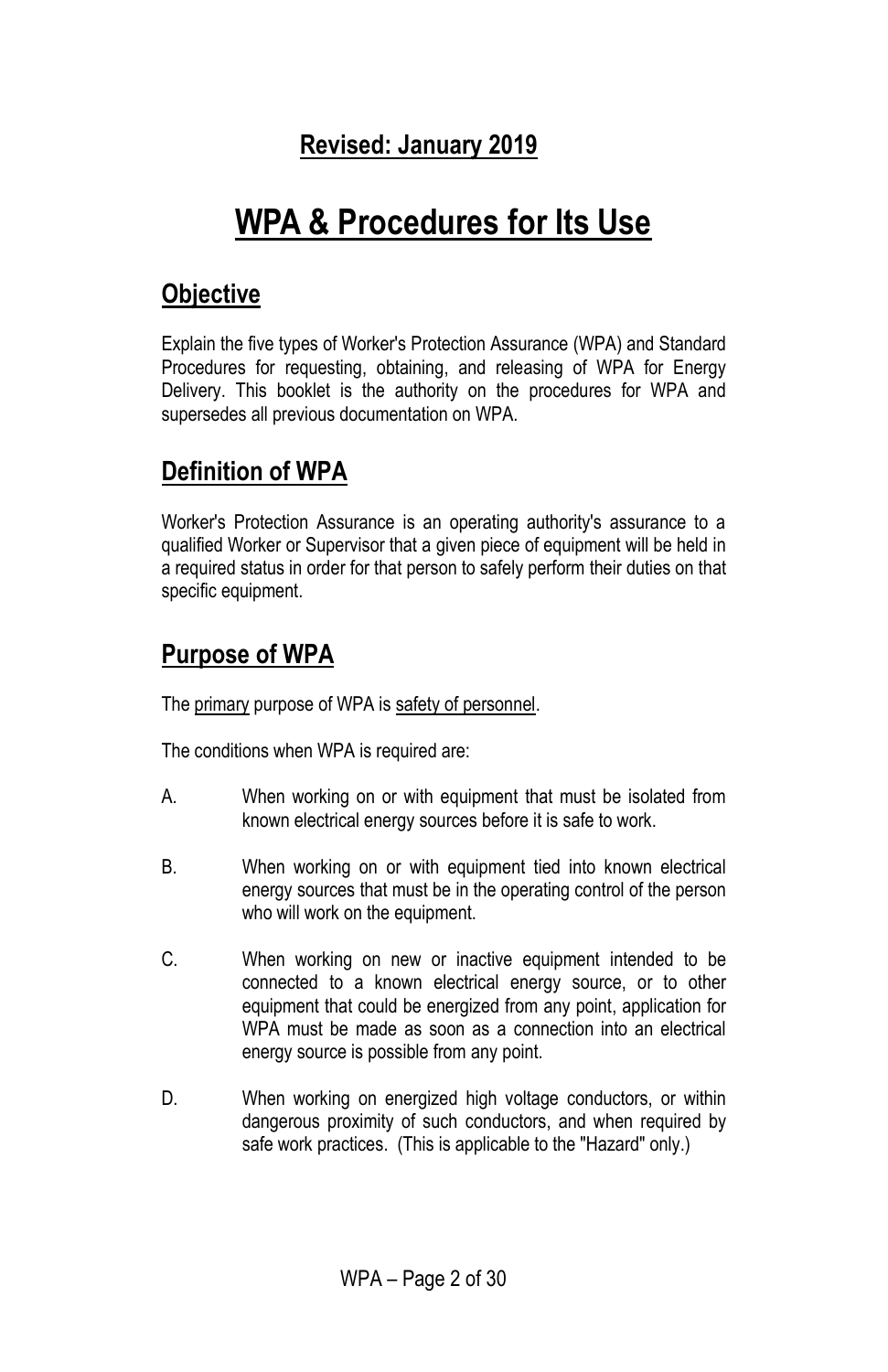# **Operating Authority (Jurisdictional and Functional)**

These groups are delegated the authority and responsibility for the proper direction and coordination of system equipment operation. Operating Authorities are subject to equipment limitations such as equipment ratings, etc.

#### **1. Jurisdictional Authority**

The Jurisdictional Authority is in charge of and responsible for directing and coordinating operation of system equipment. This includes complete authority of switching, voltage control, equipment loading, and any other activities pertinent to proper operation.

The Distribution Control Offices (DCO) shall have jurisdictional authority for all three-phase overhead backbone circuits, all underground circuits, and all two-phase and single-phase circuits which provide a connection or tie between circuits.

Jurisdictional authority shall belong to the crew in the field (hereafter referred to as "Truck Jurisdiction") when a Truck Hold Off is allowed.

#### **2. Functional Authority**

The Functional Authority specifically performs or may direct another qualified person to perform detailed switching operations as authorized by the Jurisdictional Authority.

Only the Functional Authority may issue W.P.A. and order tags placed or removed.

In most cases, the Distribution System Operating Supervisor (DSOS) is both Jurisdictional and Functional Authority. In the case of Truck Jurisdiction, the crew in the field assumes Jurisdictional Authority and Functional Authority.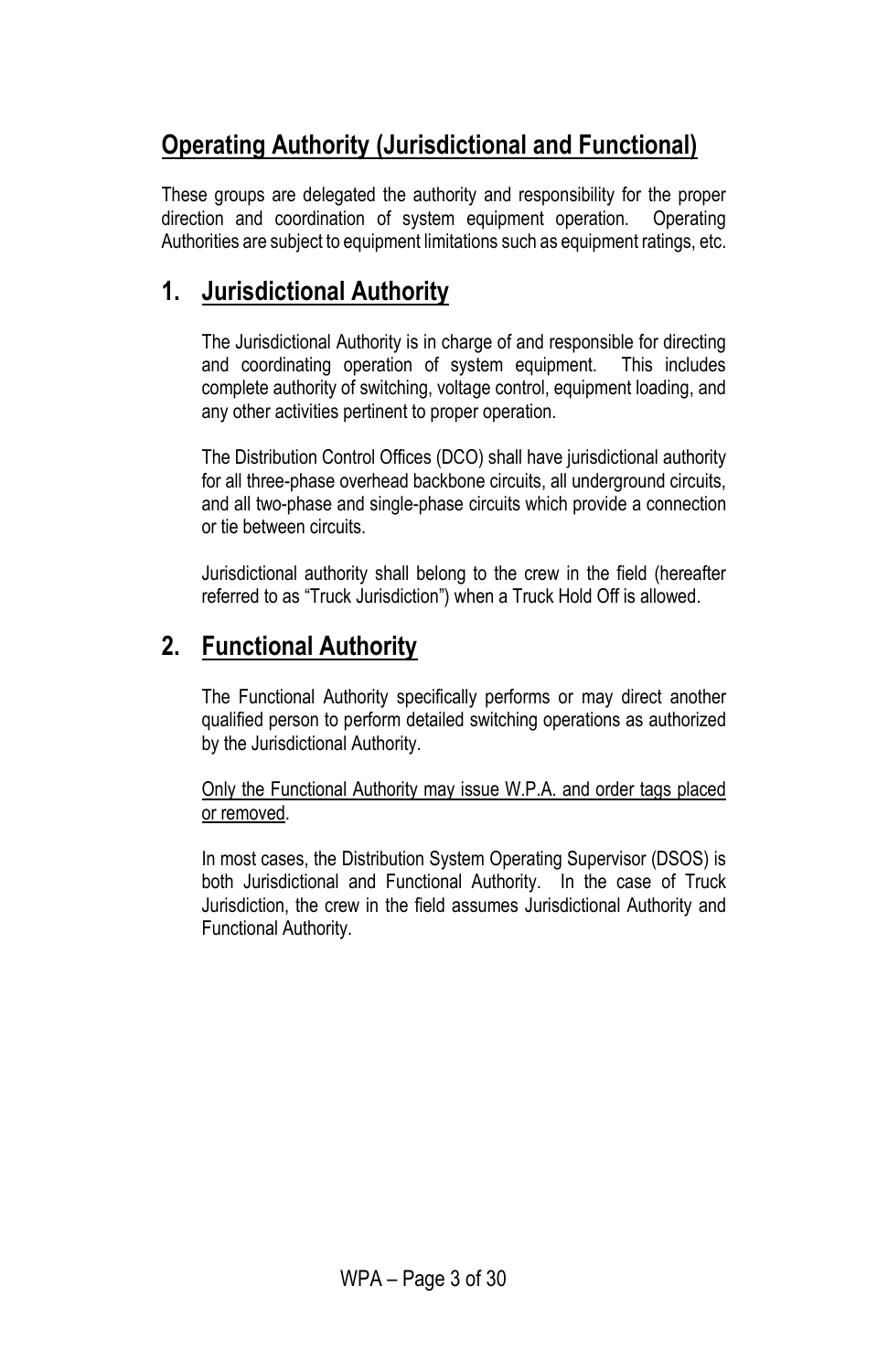## **Three-Way Communication**

Issue clear and concise orders by stating the order, requiring the recipient of the order to repeat the information back correctly, and then acknowledge the response as correct; and if necessary, repeating the original statement to resolve any misunderstandings. This is commonly referred to as **"three-way communication"** 

Three-way communication is critical to safe switching and successful WPA; due to its importance, the expectation is that three-way communication shall always be used.

#### **1. Clear:**

Orders issued by a Functional Authority must be **clear, concise, and complete.** In case of emergency, the recipient must be informed of the need for quick action.

# **2. Repeat Oral Orders:**

All operating orders given over a remote communication device (i.e. radio, telephone, P.A., etc. – Radio is to be the primary device) shall be **repeated** by the recipient to the person issuing the order as a check against error.

Once this has been completed, the Functional authority giving the order shall acknowledge that the order is correct. The order is not valid until the Functional Authority acknowledges that the order is correct.

#### **3. Switchman Record:**

The employee receiving the orders shall record operating orders in the Switching Order Book, read the orders back, and receive acknowledgement to verify correctness before performing them.

In **Ameren Missouri** at the discretion of the DCO, the switchman may, in lieu of the Switching Order Book, use a Faxed or Printed Switching Order to read back, but verbal three way communication must be performed before any switching.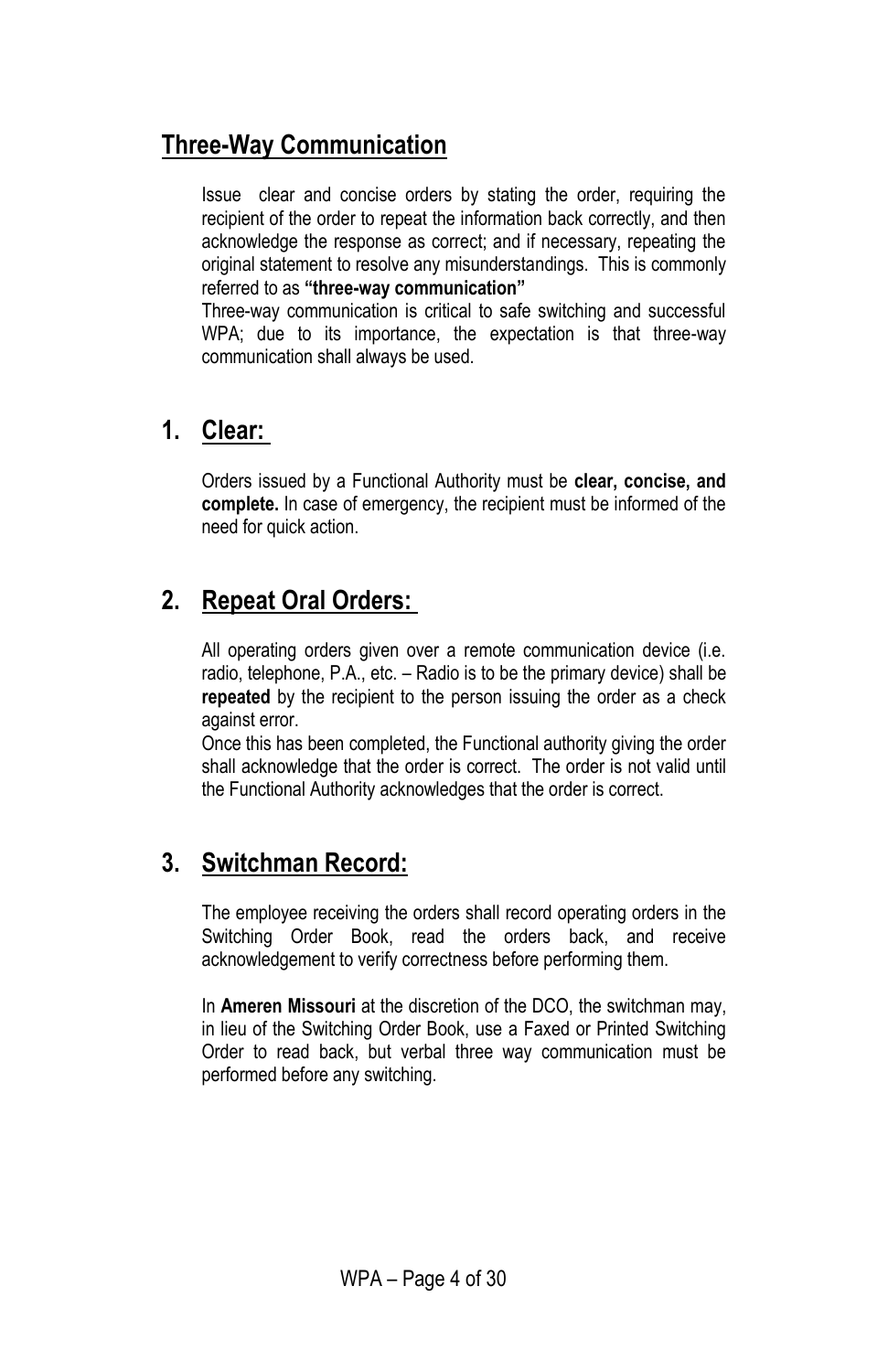# **Operating Authority Responsibility**

It is the Operating Authority's responsibility to maintain the required equipment status and to notify personnel (by tagging or by oral communications) that WPA has been issued.

An Operating Authority may issue WPA only on equipment where that person exercises authority.

#### **Qualified Worker/Supervisor Responsibility**

The Qualified Worker and/or Supervisor is responsible for maintaining strict observance of the WPA procedures and rules, plus keep the Operating Authority informed of all pertinent equipment, personnel, and protection information.

Any WPA issued to a Qualified Worker and/or Supervisor does not take the place of the employees own safe work practice, nor does it relieve the employee of the responsibility of making the prescribed tests to determine if safe working conditions exist.

#### **Grounds**

Installation of grounds is a Safe Work Practice and is separate from WPA. Grounds shall be placed in accordance with local safe work practices and the utility's safety policies. The Functional Authority shall check with field personnel to verify that all grounds have been removed prior to re-energizing energy sources.

#### MISSOURI ONLY

NOTE: In the course of preparing a circuit for WPA, when grounds are placed by order of the DSOS the switchman does not require WPA to place the grounds. Grounds shall still be placed in accordance with local safe work practices and the utility's safety policies.

ILLINOIS ONLY

NOTE: Test, Ground, and Report are still to be followed.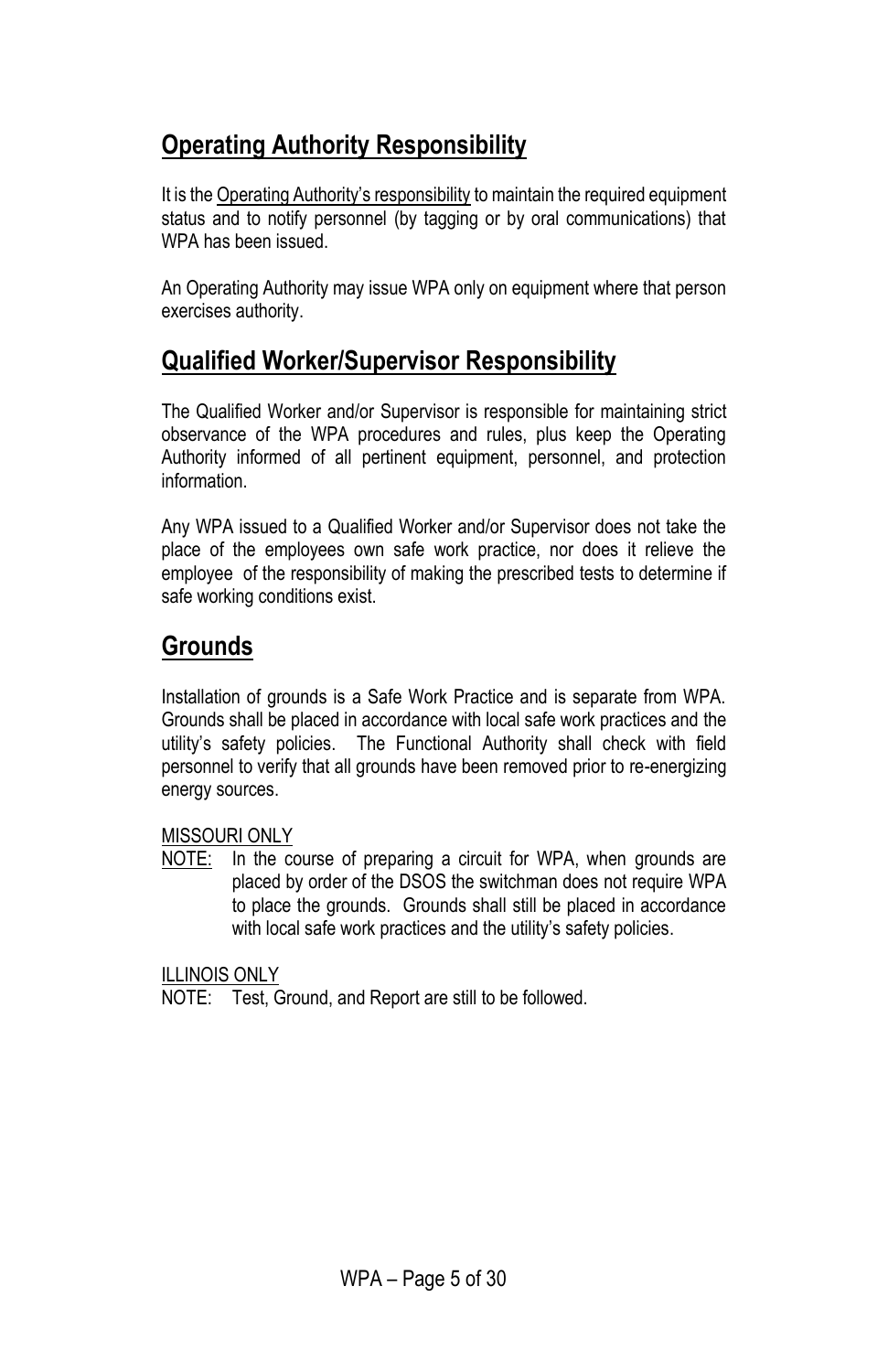# **Functional Authority's Hold-Off**

# **A. Definition**

A Hold-Off (symbolized by a Hold-Off tag) is an order of a Functional Authority that the position of the disconnecting device or isolating devices, which it is intended to cover, must be held open. The position of the device must not be changed under any circumstances unless ordered or approved by the Functional Authority and then only if the Hold-Off tag is first ordered removed.

## **B. Use of Hold-Off**

When a Functional Authority has a Hold-Off tag placed on a control or isolating device, the Operating Authority for whom the Hold-Off tag was placed is said to have a Hold-Off on that device.

The presence of a Hold-Off tag on a control or isolating device does not assure the observer the equipment with which it is associated with is completely isolated. It indicates only that the unit of equipment in question has been opened and will not be operated.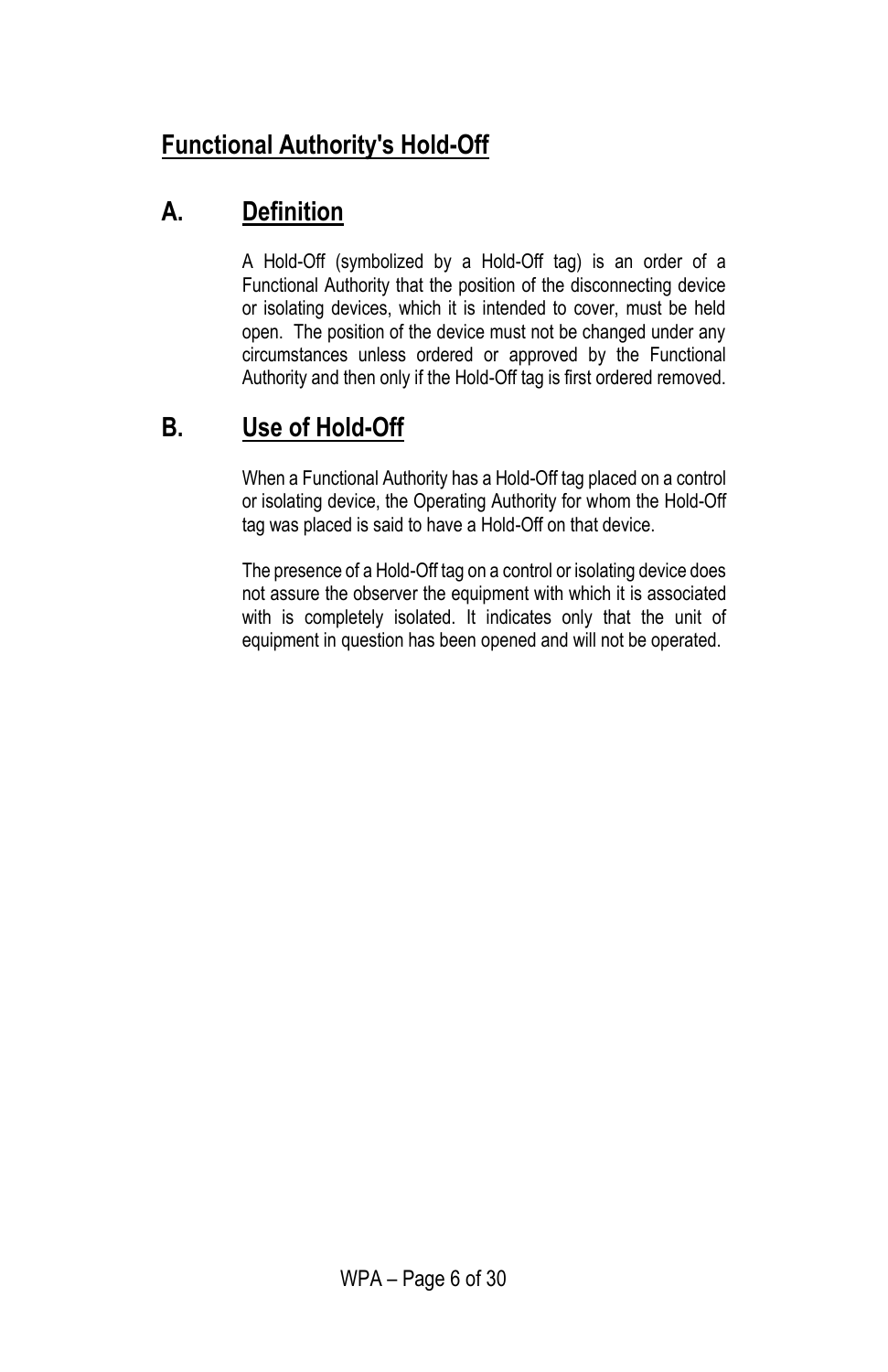# **C. Establishing Hold-Off**

After equipment has been electrically opened such that no electrical connection exists that can pass current or voltage between the equipment's terminals, and all such isolating or control points have been tagged with Hold-Off tags, only then the Operating Authority for whom the tags were placed is said to have a Hold-Off on the equipment. A Hold Off tag shall be physically placed in close proximity to the isolating or control point to which the Hold Off is issued.

A Functional Authority may order Hold-Off tags placed for that Functional Authority or for another Operating Authority, depending upon who will issue worker's protection. If more than one Functional Authority will issue protection on equipment requiring a Hold-Off tag at a particular location, then as many tags shall be placed as there are Functional Authorities issuing such protection.

- NOTE 1: Hold-Offs are used when issuing a Clearance, Restraint, or Out-of-Service — as defined in later sections of this booklet.
- NOTE 2: On equipment that is capable of establishing a visual open, the visual open shall be fully opened and visually verified before placing a Hold-Off.

#### **Examples for Hold-Offs:**

A 12kV Intellirupter is opened and is showing green semaphores. The integral disconnect switch is opened for a visible open. The Intellirupter can then have a Hold-Off tag placed.

A gang operated 34kV disconnect switch is opened. The troubleman verifies all three phases are open and no connection exists between the blade and jaw side of the switch and the operating handle is securely locked in the open position. The switch can then have Hold-Off tag placed.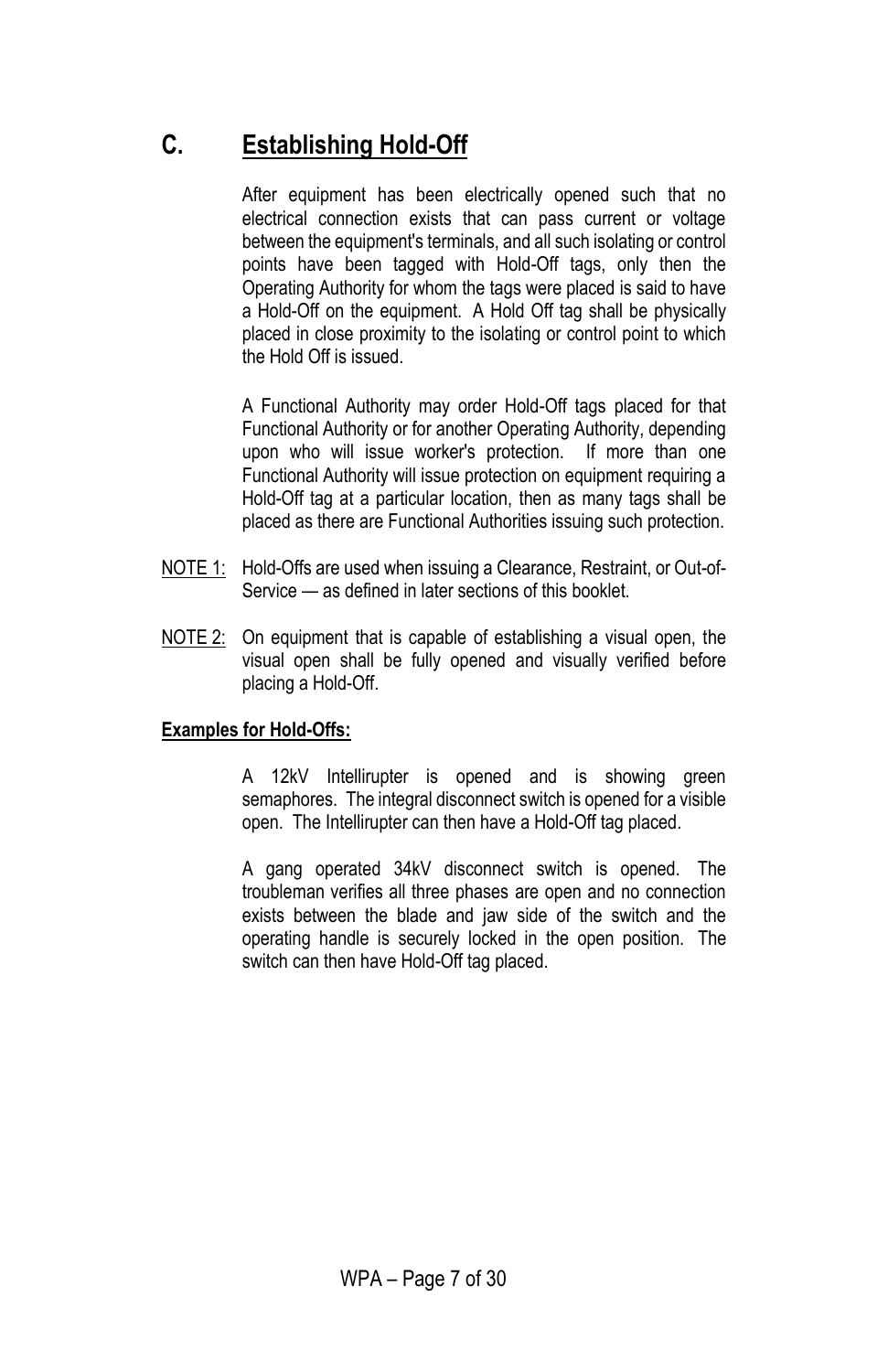# **D. Use of the Truck Hold-Off**

- 1. A Truck Hold-Off tag is designed for use on **in-service** portions of the Distribution System (15KV and below). Once a crew is assigned an outage order number they assume Jurisdictional and Functional Authority by placing a Truck Hold Off Tag. The outage order must identify a specific isolating point. A Truck Hold Off tag shall only be used beyond this isolating point in the following circumstances:
	- a. For overhead portions of **single-phase or multi-phase** radial taps having only one isolation point (i.e. taps that do not tie between feeders). For example: lifting jumpers, opening fuses, opening switches.
	- b. For **Ameren Missouri** ONLY: Underground portions of **single-phase or multi-phase** radial taps having only one isolation point (i.e. taps that do not tie between feeders) can also use Truck Hold-Offs . For example: lifting jumpers, opening fuses, opening switches, pulling elbows.
	- c. Multi-phase isolation points shall have all phases isolated.
	- d. Overhead transformer, transformer bank
	- e. Truck hold off for a fused capacitor bank does not require an outage order.
- 2. The "Truck Hold Off" tag shall have the following information written on its face:
	- a. Outage Order to which the crew is assigned
	- b. Crew number if applicable
	- c. Name and phone number of the employee responsible for the clearance
	- d. Date and time the clearance was obtained

No additional documentation other than that specified above shall be required.

- 3. A Truck Hold Off tag shall be physically placed in close proximity to the isolating or control point to which the Truck Hold Off is issued.
- NOTE 1: Truck Hold-Off shall **NOT** be used in substations.
- NOTE 2: In **Ameren Illinois**, Truck Hold-Off shall not be used on underground line sections.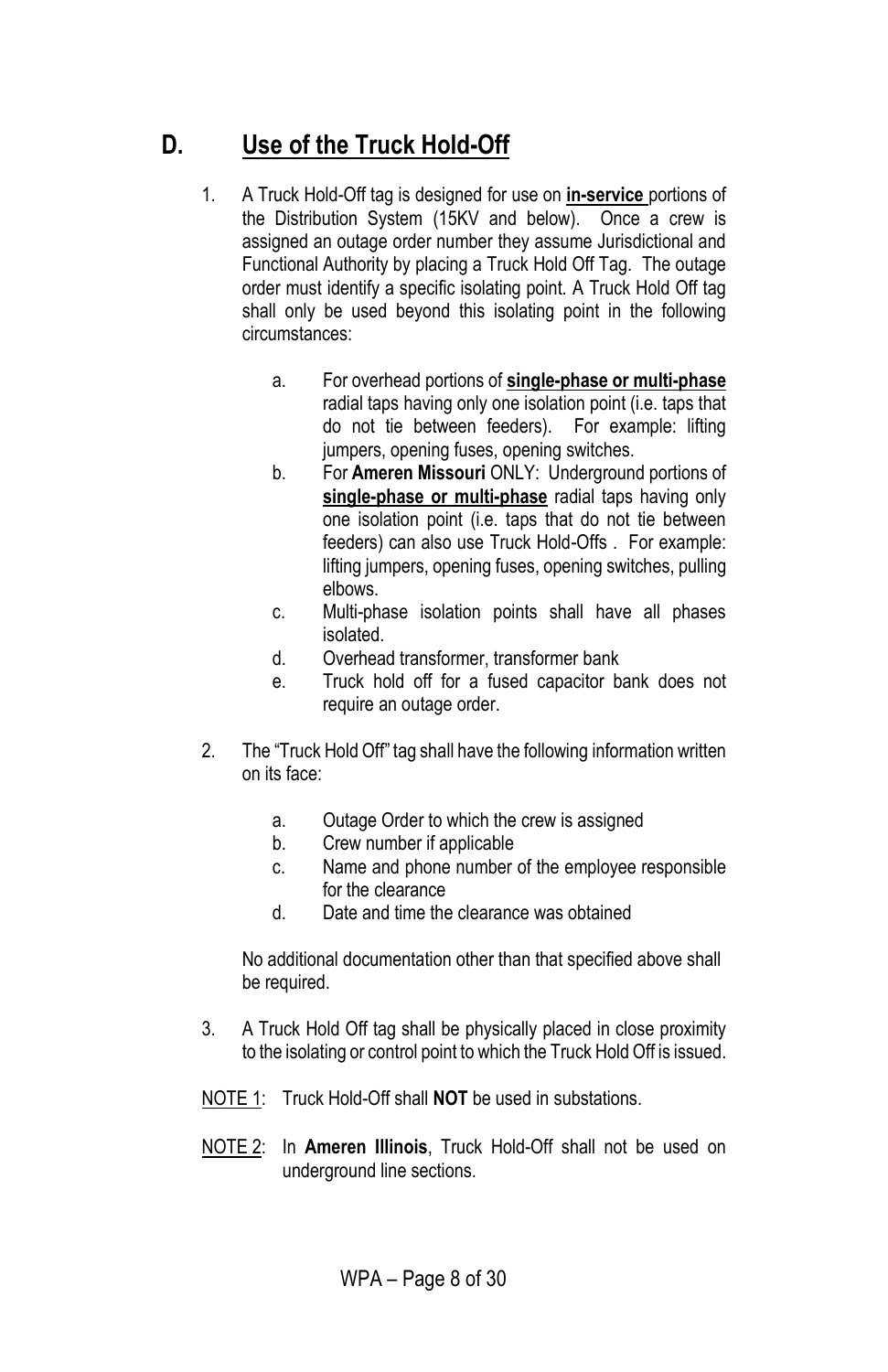- NOTE 3: When clearances are obtained utilizing truck jurisdiction, all work must be performed under an Outage order.
- NOTE 4: The person holding the Truck Hold Off must remain in the general area of the job, and must release the Truck Hold Off at the end of the workday. No other type of WPA can be issued on that section of line, cable, or piece of equipment while the Truck Hold Off is in effect.
- NOTE 5: On underground sections, the person holding the Truck Hold Off must verify on a circuit map that the cable does not tie to another source and physically check the last section of cable to verify the cable does not tie to another source.
- NOTE 6: Only a Clearance can be issued under a Truck Hold Off, if an Out of Service or Restraint is needed then a Hold Off issued from Functional Authority must be obtained.
- NOTE 7: Truck Hold Offs cannot be used under a Local Control.

#### **Multiple Crews**

If two or more crews are working independently on the same lines or equipment, each crew shall independently comply with the requirements listed above, including each hanging their own "Truck Hold Off" tags. Lines shall not be re-energized until all tags have been removed and all clearances released.

#### **Examples for Truck Hold Off:**

The Crew is working on a single phase radial tap that has overhead and underground sections. No part of the tap ties to other feeders. The Crew is working on an overhead or underground section. The Crew is working beyond an isolating point (example: recloser, sectionalizer, open loop, pulled elbows, or fused switch). Crew has truck jurisdiction.

In **Ameren Missouri**: Follow Procedure 2 for Requesting and Obtaining WPA on page 22 to obtain the clearance.

In **Ameren Illinois**: Procedure 1 for Requesting and Obtaining WPA on page 21 to obtain the clearance.

The Crew is working on a multi-phase overhead radial tap that does not tie between feeders. The Crew is working beyond fused switches on an overhead section of the line.

Crew has truck jurisdiction.

Follow Procedure 2 for Requesting and Obtaining WPA on page 22 to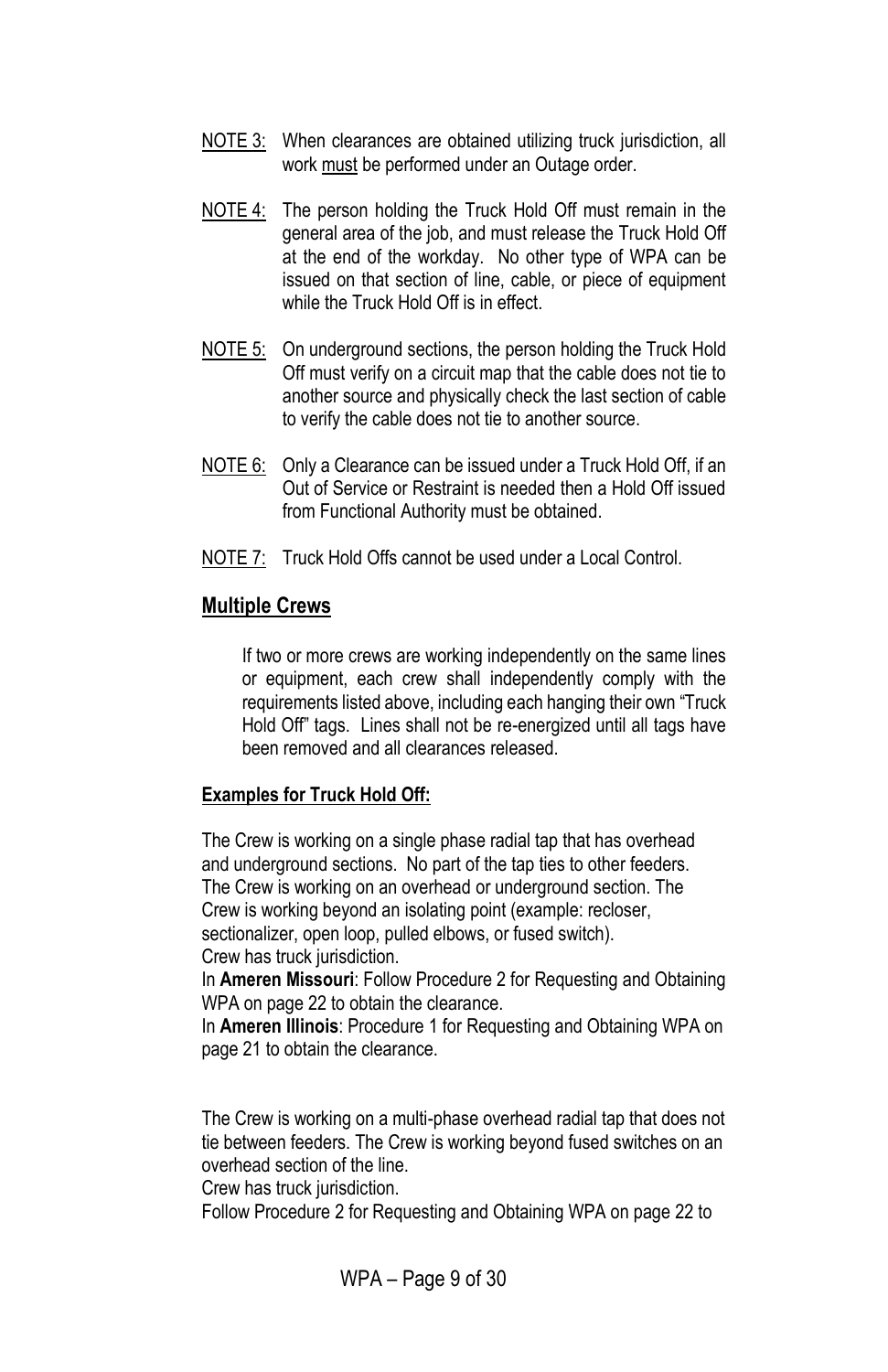obtain the clearance.

Three-phase overhead transformer with fused switches, Crew is replacing the transformer.

Crew has truck jurisdiction.

Follow Procedure 2 for Requesting and Obtaining WPA on page 22 to obtain the clearance.

The crew needs to replace a capacitor in a capacitor bank. Crew has truck jurisdiction.

Follow Procedure 2 for Requesting and Obtaining WPA on page 22 to obtain the clearance.

A Crew is working on a multi-phase overhead radial tap that does not tie between feeders. The Crew is working beyond reclosers on an overhead section of the line. Crew must lift the jumpers to the reclosers.

Crew has truck jurisdiction.

Follow Procedure 2 for Requesting and Obtaining WPA on page 22 to obtain the clearance.

The Crew is working on a multi-phase underground radial tap that does not tie to any other source. The Crew is working beyond fused switches or pulled elbows on a section of the line.

Crew has truck jurisdiction.

In **Ameren Missouri**: Follow Procedure 2 for Requesting and Obtaining WPA on page 22 to obtain the clearance.

In **Ameren Illinois**: Procedure 1 for Requesting and Obtaining WPA on page 21 to obtain the clearance.

The Crew is working on an underground loop tap that ties to another source. The Crew is working beyond fused switches on a section of the line.

Crew cannot get truck jurisdiction. DCO still has jurisdiction.

They must follow Procedure 1 for Requesting and Obtaining WPA on page 21 to obtain the clearance.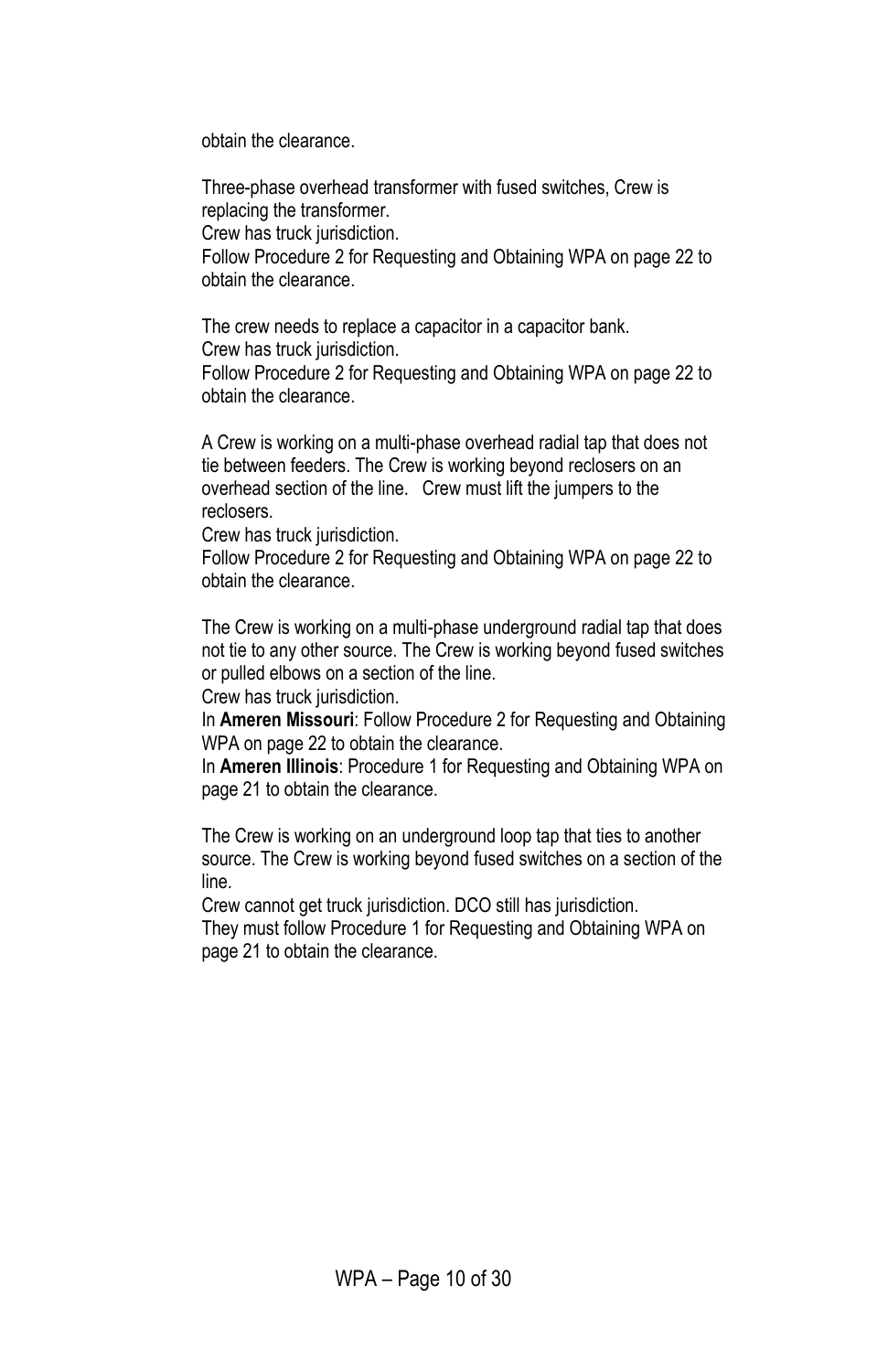# **E. Use of the Racking Hold-Off Tag**

- 1. The Racking Hold-Off tag is specifically used for circuit breakers that can be racked off the bus. These types of circuit breakers are typically found in metal clad switchgear.
- 2. While the regular Hold-Off tag states "DO NOT OPERATE"; the Racking Hold Off tag states "DO NOT RACK THE CIRCUIT BREAKER ONTO THE BUS".
- 3. The Racking Hold-Off tag will be placed on circuit breaker control switch, and will allow the circuit breaker to be closed and opened (with permission from the DSOS) for testing or maintenance, as long as the circuit breaker is not racked onto the bus. The circuit breaker can be racked out of the cubicle, or be racked into the test position, but it cannot be racked onto the bus. The isolation for which the Hold Off is issued is the isolation created by having the breaker racked off the bus.
- 4. If a Hold-Off tag is required for a metal clad switchgear type circuit breaker that can be racked off the bus, the DSOS, and the switching orders, will state that a Racking Hold Off tag shall be placed. The Racking Hold Off tag will be the normal tag used for these types of breakers; however, if the DSOS wants additional assurance the circuit breaker will not be opened or closed, even in the test position, then a Hold-Off tag will be used on the racked off breaker.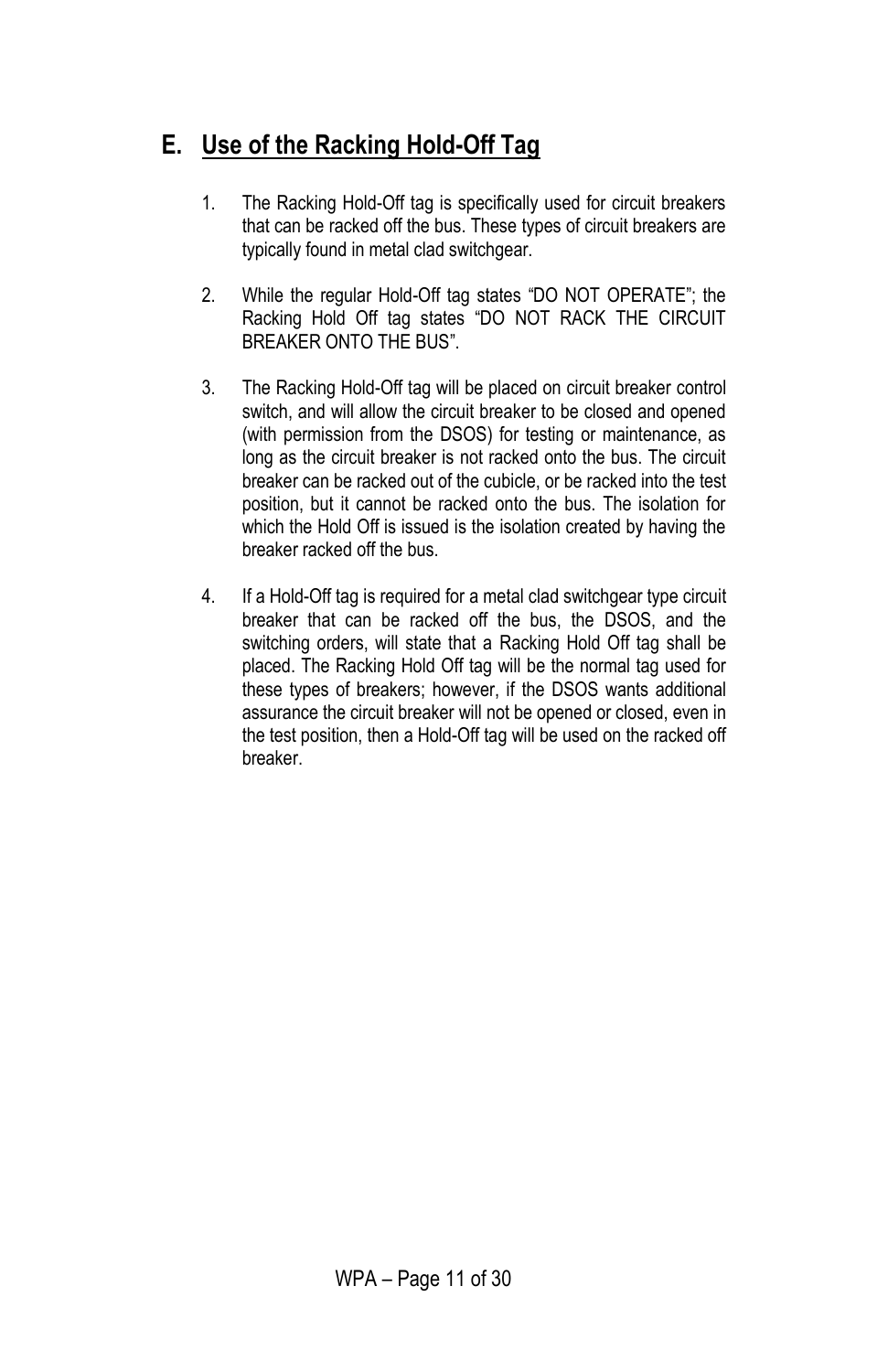#### **Five Types of Worker's Protection Assurance:**

- **1.** *Clearance* A "Clearance" issued on the Functional Authority's Hold-Off is an assurance to the person issued that the equipment it covers has been properly isolated from all known electrical energy sources, Hold-Off tags are placed, and that this isolation will be maintained while the "Clearance" is in effect. Test voltage may not be applied under a clearance, with one exception, see note 4 below. It is issued to a qualified worker or supervisor requiring protection in the course of their work and covers any number of persons working under his/her direction. The person holding the "Clearance" must remain in the general area of the job, and must release the "Clearance" at the end of the workday.
	- NOTE 1: Grounds are not automatically installed as part of WPA.
	- NOTE 2: The use of a multi-meter and other similar equipment can be used under a Clearance.
	- NOTE 3: Substation relay and control wiring, including CT circuits is outside of the Jurisdictional Authority covered in this policy.
	- NOTE 4: The use of a Phase ID Buzzer using a rated battery voltage of 9V DC or less, is allowed to be used under a Clearance or Out of Service for the only purpose of identifying phases on UG cables. Prior to use of the Phase ID Buzzer a qualified worker or supervisor must verify that no other crews or personnel are working on or near any cables that are to be Phase ID.

#### **Examples for Clearance:**

Clearances are generally issued on a section of line, cable, or piece of equipment for a period of eight hours or less. Jobs of longer duration may be arranged ahead of time, or if unforeseen, a call to the DSOS that more time will be required, will suffice. A Clearance is issued on a dayto-day basis and all grounds are to be removed and the Clearance released at the end of the day. Multiple Clearances may be issued on one section of line, cable, or piece of equipment but all must be released prior to restoring service. An "Out of Service" is the only other WPA that may be issued simultaneously on the same equipment for which a Clearance has been issued.

The Crew is working on an underground **lateral** that taps off of a single phase overhead radial tap that does tie between feeders.

DCO has jurisdictional authority.

Follow Procedure 1 for Requesting and Obtaining WPA on page 21 to obtain the Clearance.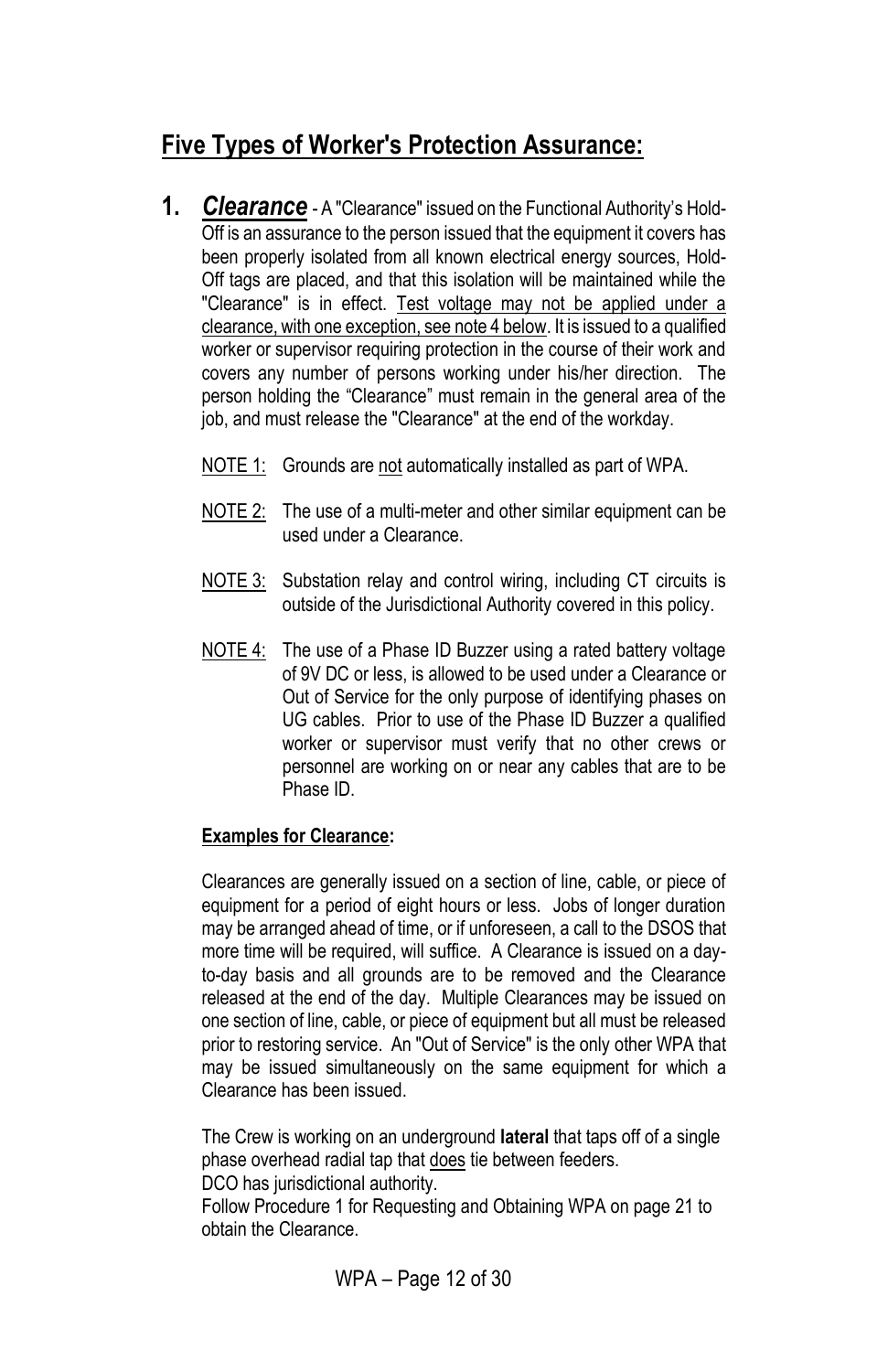Wire down on a multi-phase overhead backbone, Crew working between solid blade disconnect switches.

DCO has jurisdictional authority.

Follow Procedure 1 for Requesting and Obtaining WPA on page 21 to obtain the Clearance.

A multi-phase or single phase underground loop is protected by fused switches. Crew is working on conductor between transformers. DCO has jurisdictional authority.

Follow Procedure 1 for Requesting and Obtaining WPA on page 21 to obtain the Clearance.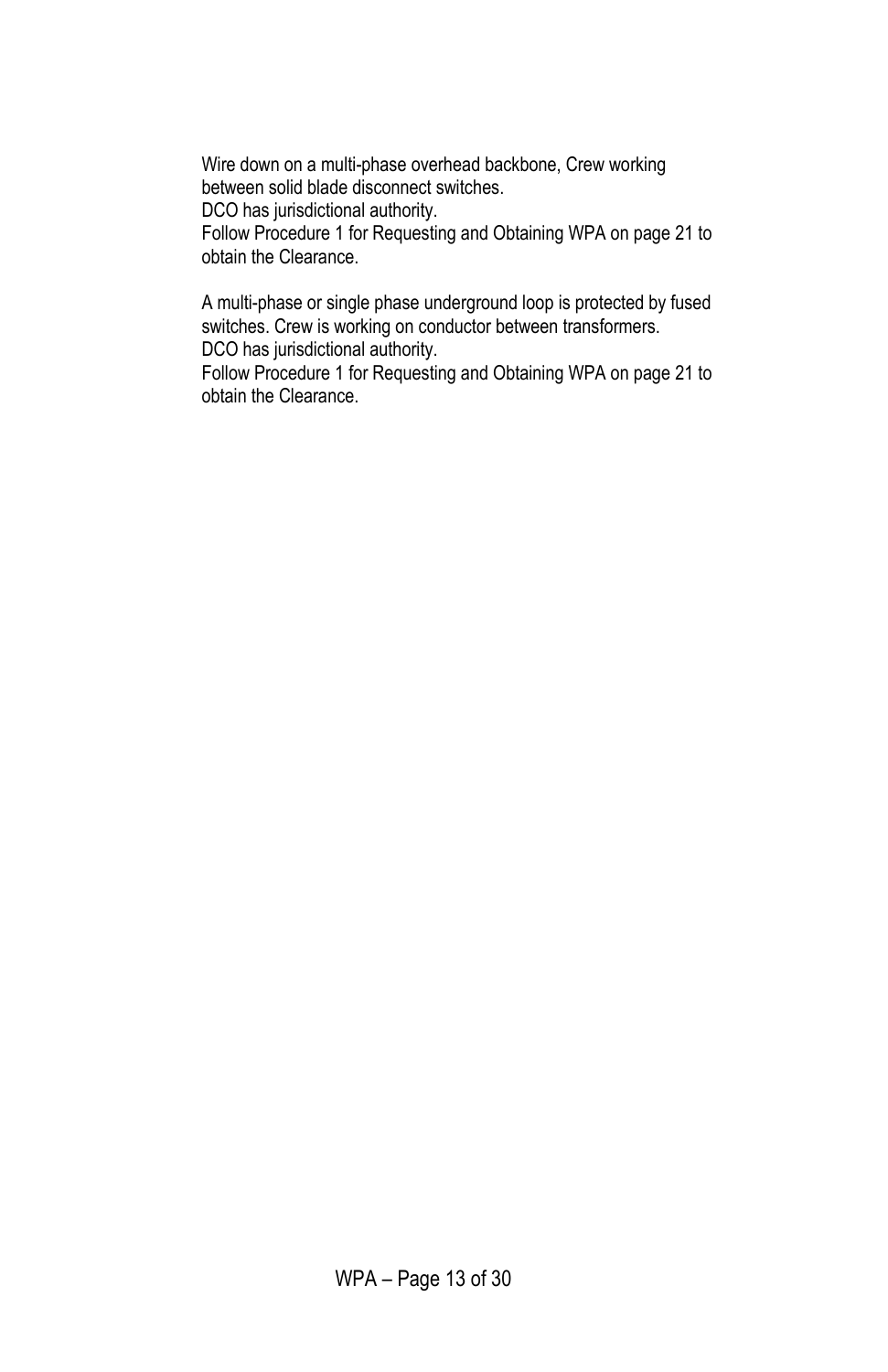**2.** *Out of Service* - The "Out of Service" issued on the Functional Authority's Hold Off is an assurance to the person issued that the equipment it covers has been properly isolated from all known electrical energy sources, Hold-Off tags placed, and that this isolation will be maintained while the "Out of Service" is in effect. Test voltage may not be applied under an Out of Service, with one exception, see note 4 under Clearance. The "Out of Service" differs from the "Clearance" only in that the person holding the "Out of Service" need not stay on the job site or release it at end of day.

Persons working on a job covered by an "Out of Service" must be under the supervision of the person to whom the "Out of Service" was issued. These persons do not need to obtain worker's protection assurances individually. However, if a person not assigned to the supervision of the person to whom the "Out of Service" was issued is also required to work on the equipment, that person shall obtain an "Out of Service" or a "Clearance" on this equipment from the Functional Authority.

#### ILLINOIS ONLY

- Note 1: Field and contractor employees cannot work under an Out of Service held by the DCO. They must pick up a Clearance to be able to perform work on a cable, line or equipment the DCO holds an Out of Service on.
- Note 2: Anytime an Out of Service is being held by the DCO; field or contractor employees are expected to pick up a Clearance to perform work on a cable, line or equipment. An exception can be authorized by the DCO. (An example would be a Major Storm Event).

#### **Examples for Out of Service:**

"Out of Service" is issued when a section of line, cable, or piece of equipment is de-energized and operating requirements will permit an extended outage. Multiple "Clearances" and multiple "Out of Services" may be issued for one section of line, cable, or piece of equipment while an "Out of Service" is in effect, but no other WPA can be issued.

A section of a 34.5 kV sub transmission line will need to be out for an extended period of time for maintenance.

DCO has jurisdictional authority.

Follow Procedure 1 for Requesting and Obtaining WPA on page 21 to obtain the Out of Service.

A section of looped underground cable has failed. The faulted cable was isolated and customers restored.

DCO may issue an Out-of-Service on the failed section of cable.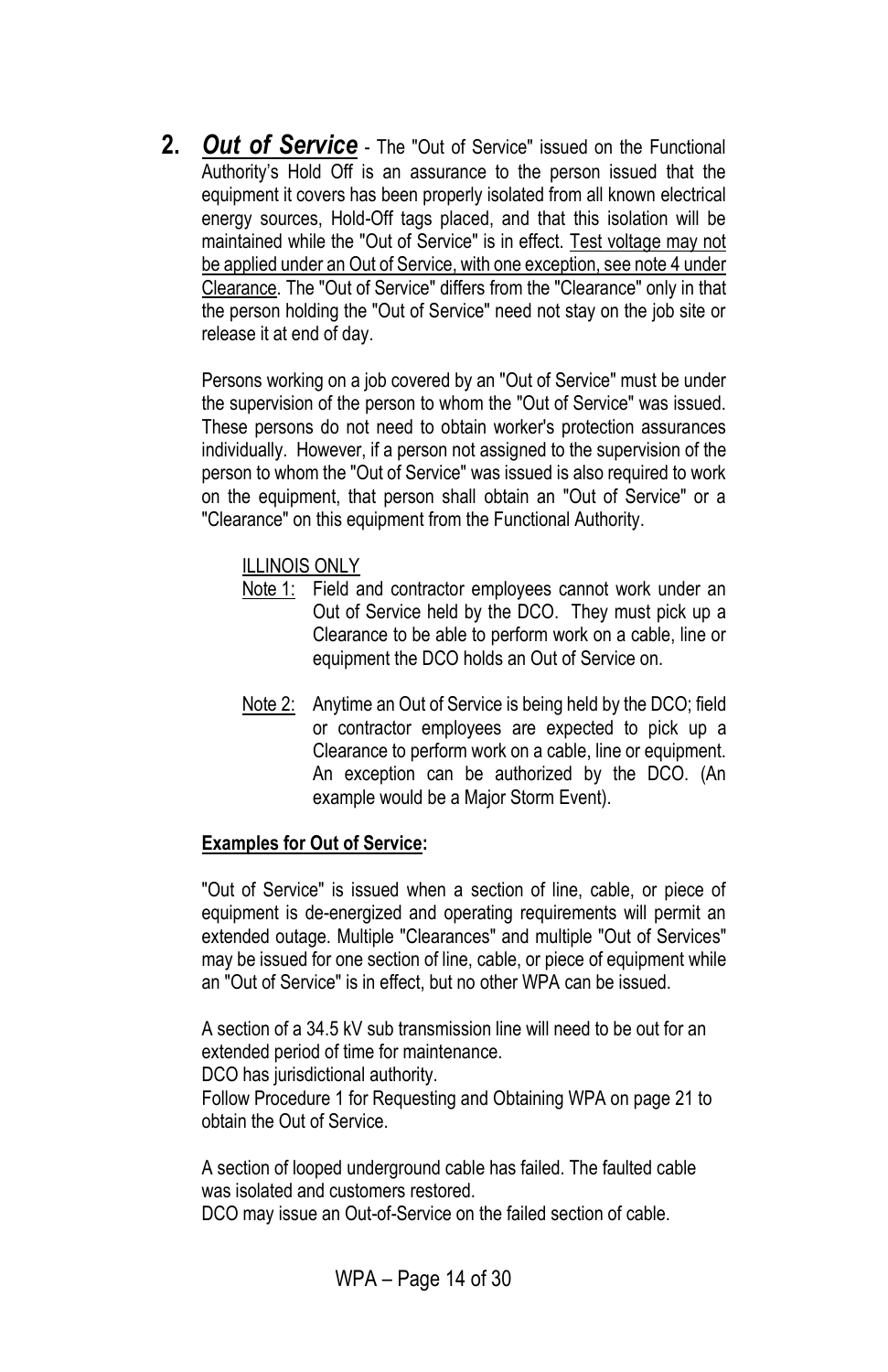The Crew is installing a new piece of equipment or section of line/cable. When the new equipment or line/cable can be electrically connected to the system (by any means) the Crew must notify the DCO and release the equipment for WPA.

DCO will issue an Out of Service on the isolating device until the equipment or line/cable is ready to be released for service.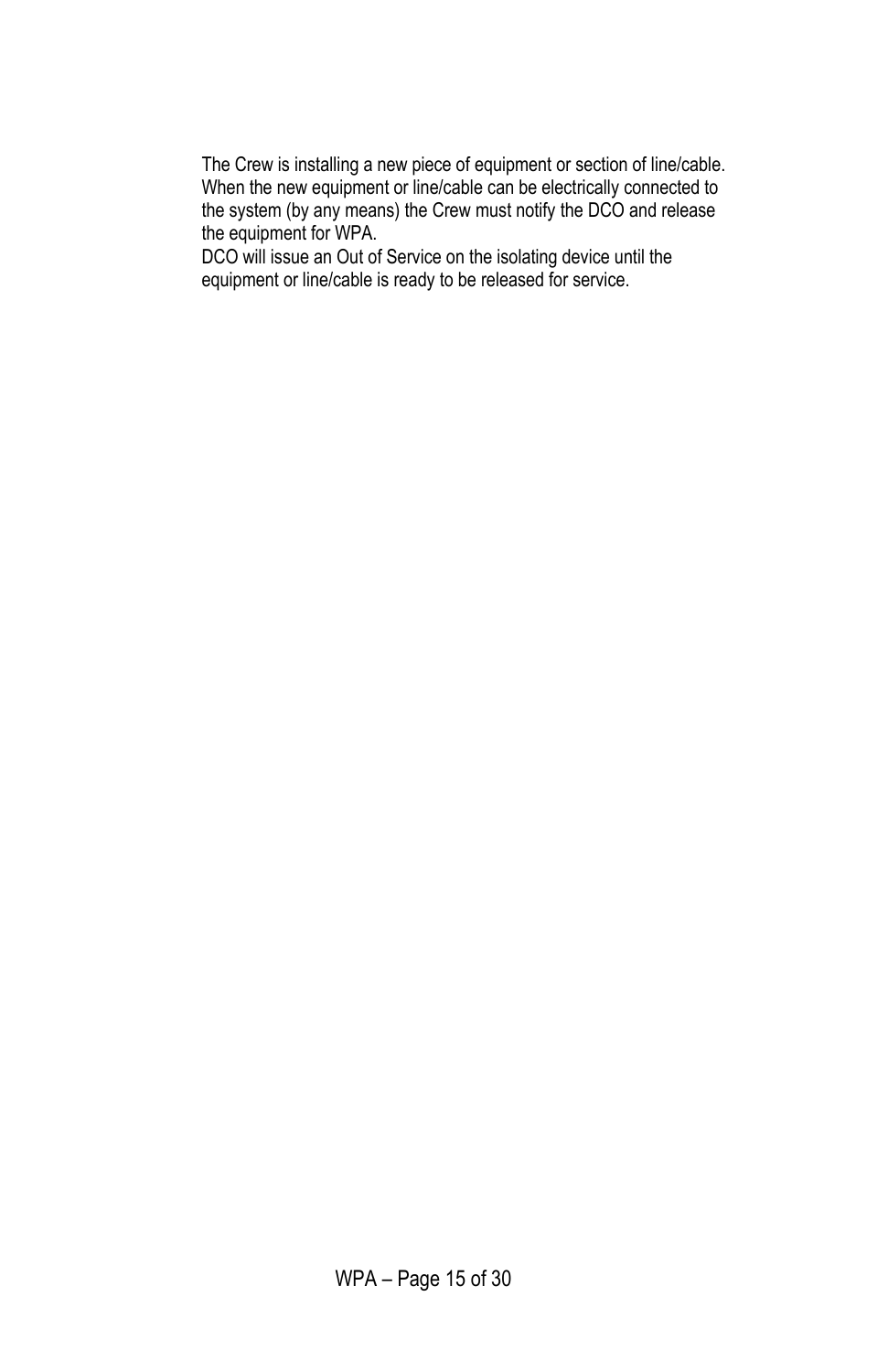**3.** *Restraint* - The "Restraint" issued on the Functional Authority's Hold Off is an assurance to the person issued that the equipment it covers has been properly isolated from all known electrical energy sources. It differs from a Clearance in that the person to whom it is issued may apply test voltage to the equipment and no other form of WPA, including another Restraint, may be issued to any other crew on the equipment covered by the Restraint. The person holding the "Restraint" must remain in the general area of the job, and must release the "Restraint" at the end of the workday.

NOTE: Grounds may be installed and removed under a Restraint.

#### **Examples for Restraint:**

Power factoring, Transformer turns ratio testing, high potting, fault locating, and proof testing are examples of jobs requiring a "Restraint". Only one "Restraint" may be issued on one section of line, cable, or piece of equipment and no other WPA may be issued while a "Restraint" is in effect. Additional maintenance, testing, or repair work may be performed under the direction of the person holding the "Restraint".

A substation crew needs to apply test voltage to a regulator. DCO has jurisdictional authority. Follow Procedure 1 for Requesting and Obtaining WPA on page 21 to obtain the Restraint.

A substation crew needs to ductor a breaker.

DCO has jurisdictional authority.

Follow Procedure 1 for Requesting and Obtaining WPA on page 21 to obtain the Restraint.

A Crew needs to apply test voltage to a section of underground cable for fault locating.

DCO has jurisdictional authority.

Follow Procedure 1 for Requesting and Obtaining WPA on page 21 to obtain the Restraint.

NOTE: The Crew can also make repairs to the cable under the Restraint.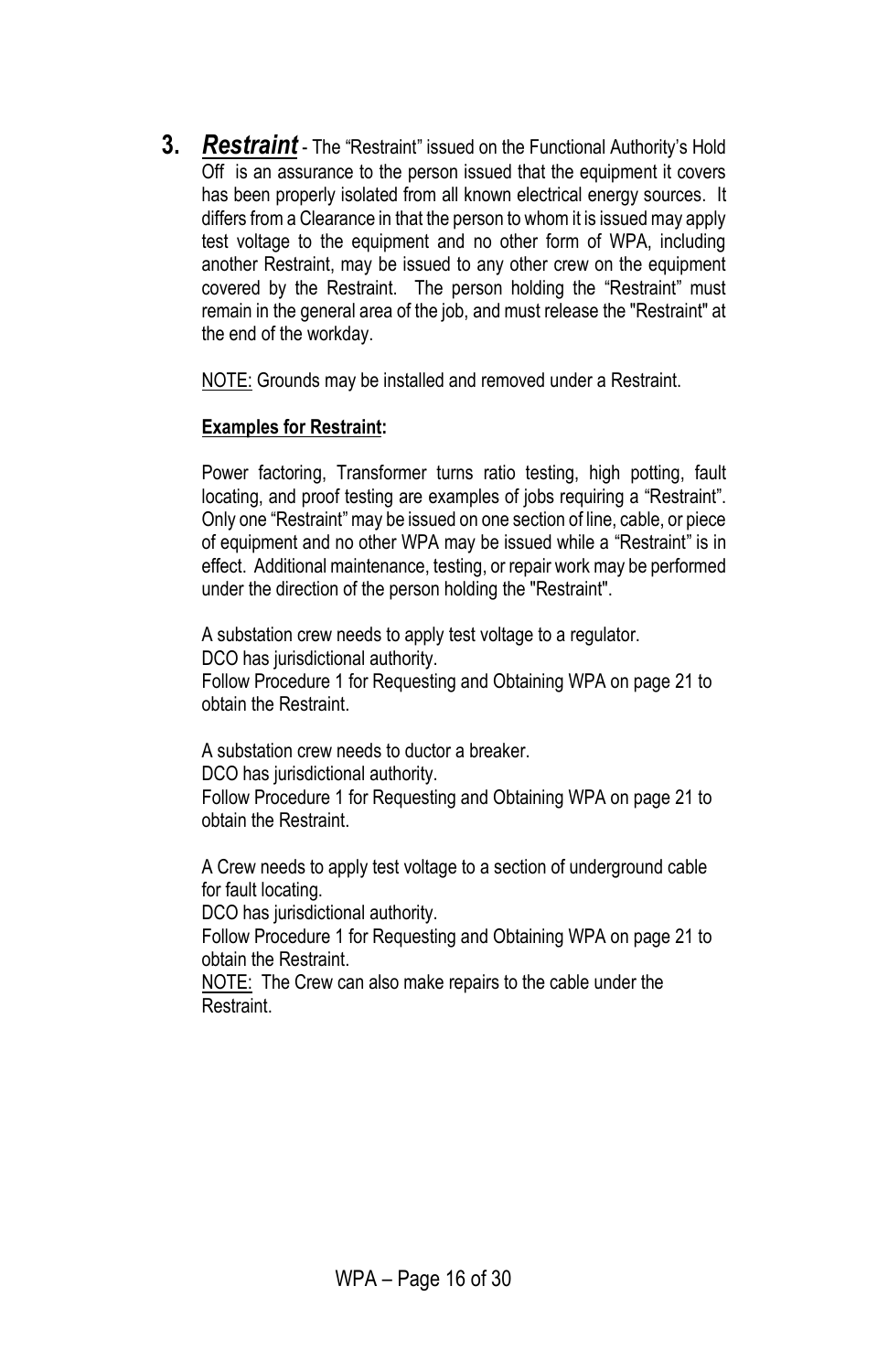A metal-clad switchgear type circuit breaker at a substation is racked off the bus to perform maintenance which includes high voltage testing. The circuit breaker will need to be operated but not racked onto the bus to perform the maintenance.

DCO has jurisdictional authority.

Follow Procedure 1 for Requesting and Obtaining WPA on page 21 to obtain the Restraint.

NOTE: A Racking Hold Off tag will be used.

A crew needs to check for shorts and grounds on an underground circuit. A restraint is not needed. The DCO has jurisdictional authority. No WPA is needed for this when testing under orders from the DCO.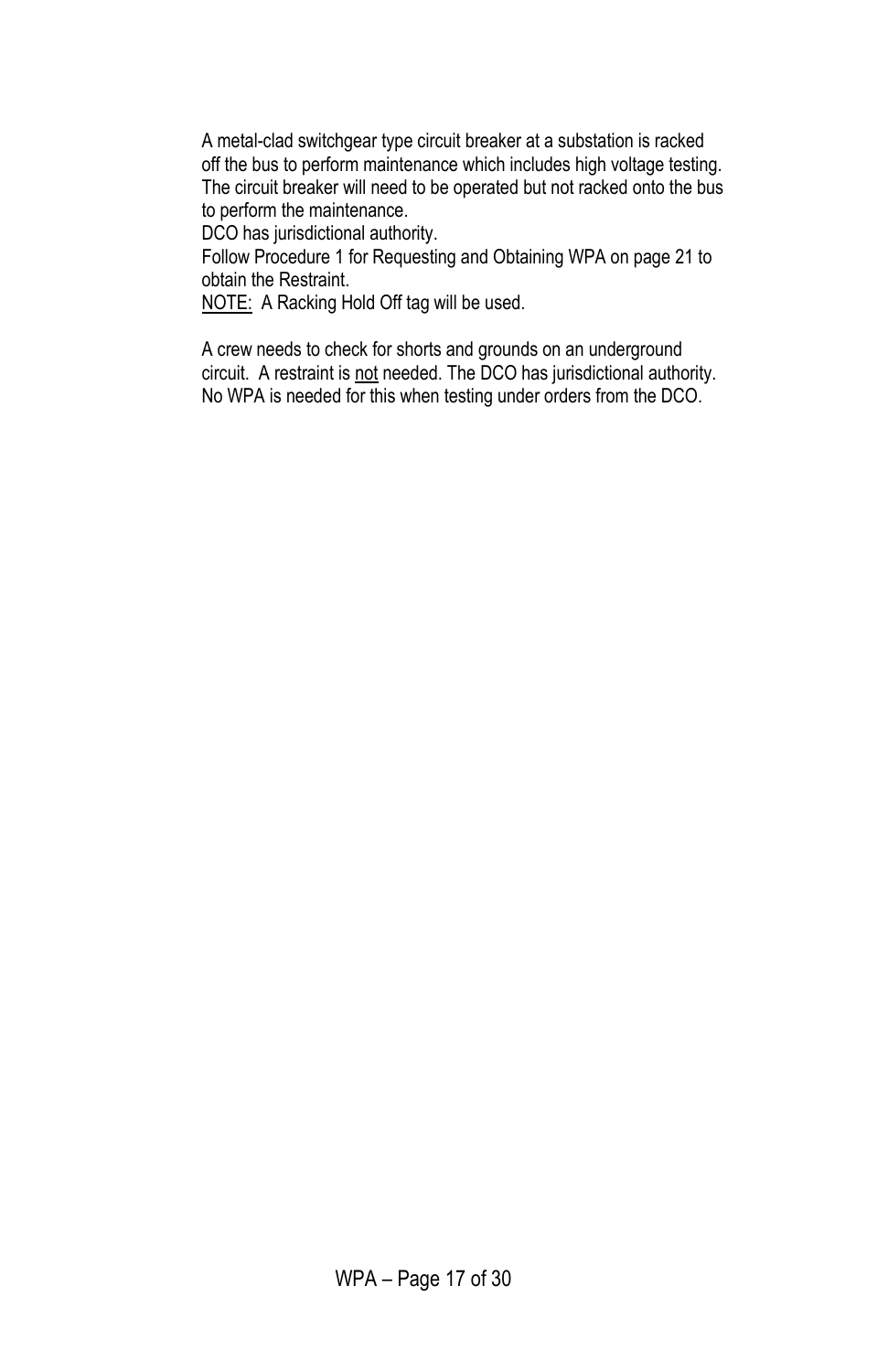- **4.** *Local Control* The "Local Control" issued by the Functional Authority permits a person to operate or direct the operation of a section of circuit or piece of equipment. This also gives the qualified worker the assurance that no operations will be performed on the section of circuit or equipment covered by the "Local Control" unless requested or personally approved by them. A "Local Control" permits the energizing or de-energizing of lines or equipment from Normal Source Voltage. The person holding the "Local Control" must remain in the general area of the job, and must release the "Local Control" at the end of the workday. No other WPA can be issued on that section of line, cable, or piece of equipment while a "Local Control" is in effect.
	- NOTE 1: If additional WPA is required (e.g. clearance, restraint, out of service, etc.), a crew will turn in their Local Control and shall obtain the proper WPA for the work required. This will ensure additional protection by communicating to others the specific status of equipment.
	- NOTE 2: In **Ameren Missouri** ONLY, Local Control is permitted for testing UG cable with a Mark V, phasemate, or UCT (underground cable tester).
	- NOTE 3: Local Control is NOT permitted for thumping cable.
	- NOTE 4: Grounds shall not be installed under a Local Control.
	- NOTE 5: Hold-off tags cannot be placed or removed under a Local Control, unless ordered by the proper functional authority; as only the proper functional authority can order Hold-off tags placed or removed.

#### **Examples for Local Control:**

A "Local Control" is issued on a new section of line, new cable, or new piece of equipment when it is necessary for the qualified workers to do switching in order to place that equipment in service. It is also used to trouble shoot and isolate a faulted or damaged portion of a circuit.

A "Local Control" transfers the control of responsibility for the safe operation of the section of line, cable, or equipment from the DSOS to the person issued the "Local Control".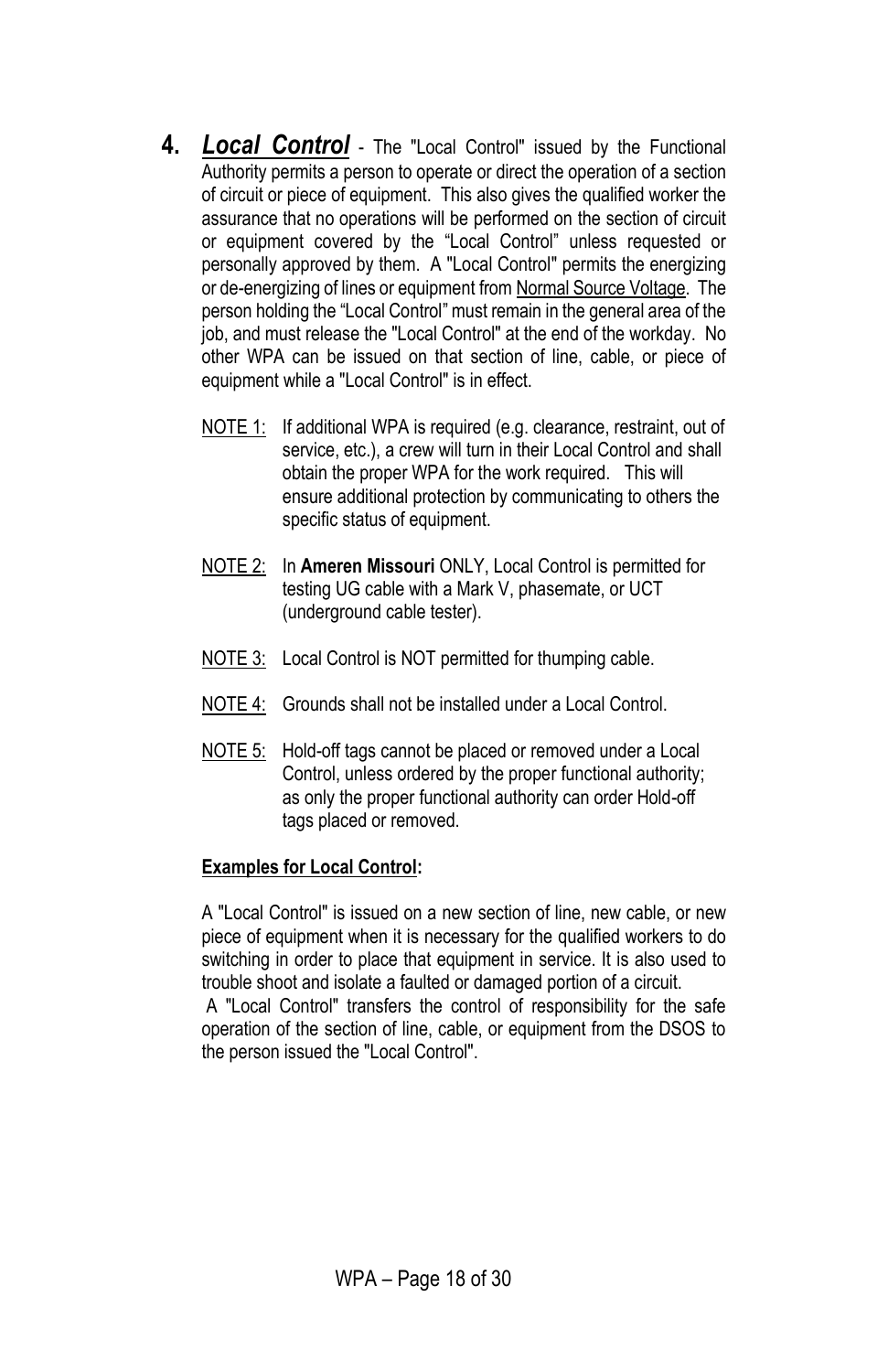A Crew needs to replace a regulator. The DCO may issue a **Local Control** to get the regulator on neutral, bypass switches closed and load and source switches open. The Crew will release their **Local Control** and DCO shall order Hold Off tags placed on the open switches. Then the DCO will issue the required WPA on the regulator. DCO has jurisdictional authority.

Follow Procedure 1 for Requesting and Obtaining WPA on page 21 to obtain the Local Control.

Overhead line switch needs to be operated following repair, replacement, or maintenance and will energize or de-energize a section of line. The DCO will issue a **Local Control** on the piece of equipment or section to be operated.

DCO has jurisdictional authority.

Follow Procedure 1 for Requesting and Obtaining WPA on page 21 to obtain the Local Control.

A substation start-up supervisor has a local control in a substation where some switches also have hold-off tags on them. The supervisor cannot order switches with hold-off tags to be operated or remove the hold-off tags without first contacting the DCO and receiving orders to remove the hold-off tags.

#### Example for **Ameren Missouri** Only:

A troubleman needs to isolate a faulted section of URD cable. The troubleman receives a Local Control from the DCO and is ordered to place hold-off tags on the isolation points of the faulted section. The troubleman may use a Mark V or UCT to determine the faulted section and restore unfaulted cable sections. Once the faulted section is determined and isolated, the troubleman may open and hold-off the isolation points. The troubleman must then call the DCO with the locations of the hold-off tags.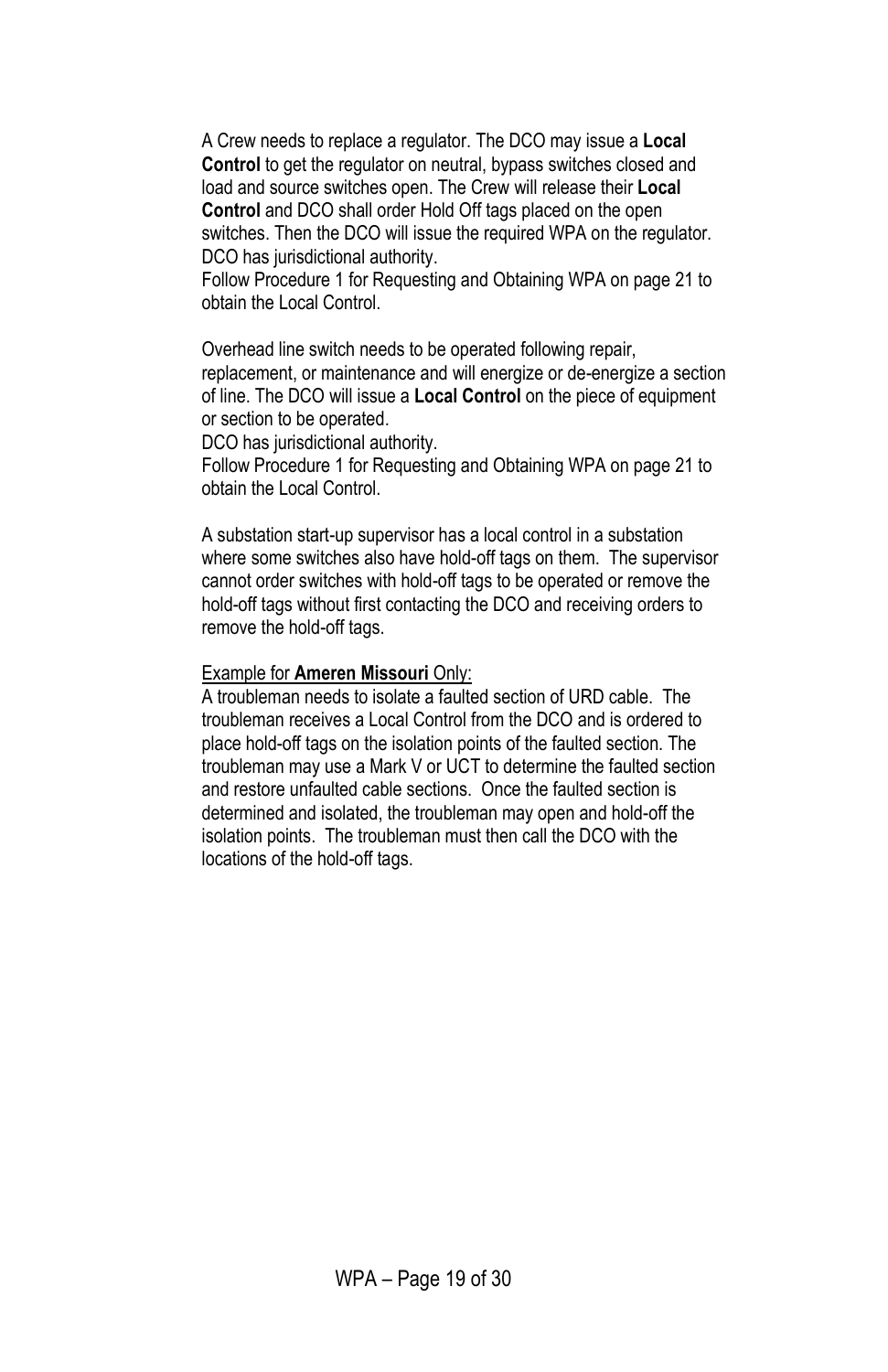**5.** *Hazard* - The "Hazard" is an assurance to the person issued that the circuit it covers shall not be reclosed after it has automatically opened and that the DSOS has contacted all persons who have been issued Hazards and determined life or property will not be endangered by reclosing. A "Hazard" is not a guarantee that equipment will be deenergized upon contact. Fault currents must be sufficient to cause operation of circuit breaker. The person holding the "Hazard" must remain in the general area of the job, and must release the "Hazard" at the end of the workday. No other WPA can be issued on that section of line, cable, or piece of equipment while the "Hazard" is in effect. A Hazard tag shall be physically placed in close proximity of the reclosing disabled switch/button of the equipment to which the Hazard is issued.

#### **Examples for Hazard:**

A "Hazard" is issued to qualified workers who are working in close proximity to a section of lines, cable, or piece of equipment that cannot be de-energized—for example installing or removing conductors over energized lines in excess of 600 volts. When placed in the "Hazard" (manual, non-reclosing or hot-line tag/hazard) position, the automatic reclose is disabled, and it shall not be restored until the qualified workers have released their "Hazard" to the DSOS. Should the feeder trip for any reason, the feeder will not be reclosed until the DSOS contacts the individual holding the "Hazard" and assures himself that no contact has been made and the crew is in the clear.

#### GENERAL NOTE ON WPA

NOTE: All WPA, other than the "Out of Service", must be released upon completion of the job or before leaving the job site.

#### **WPA does not relieve the person of the responsibility of making prescribed tests and observations to assure that the equipment is safe to work upon.**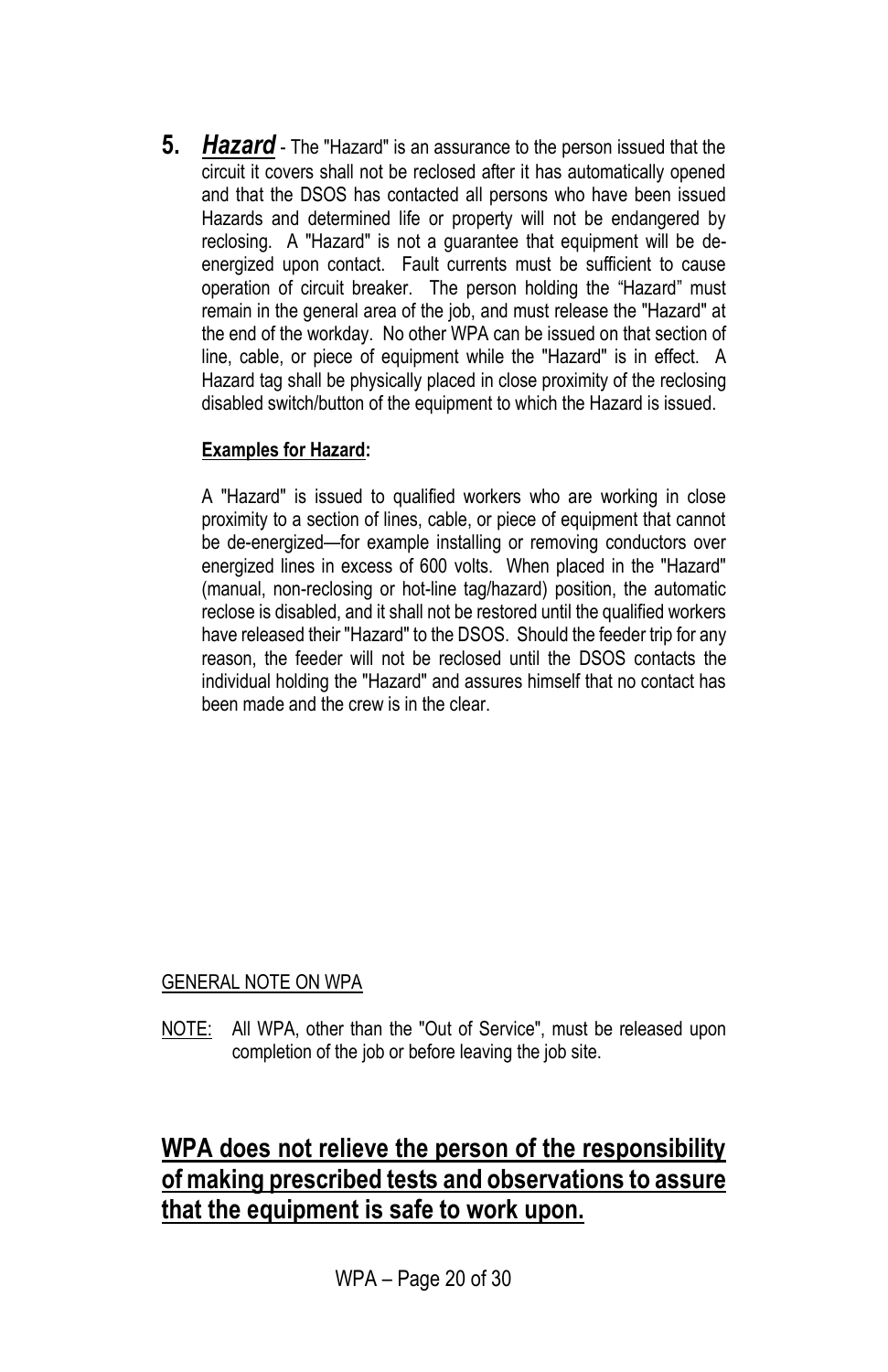# **Procedure for Requesting and Obtaining WPA**

#### **Procedure 1: DCO Jurisdictional Authority**

Where the DCO offices have jurisdictional authority, the following procedure shall be followed:

- A. When given a job and **prior** to calling and making a request for switching/WPA with the DCO, the Responsible Person shall check the job site and all necessary drawings (area pages, feeder maps, and substation one-line diagrams) to determine:
	- 1. What equipment or circuit is needed? If a section of a circuit is needed, it must be identified by all termination points (switch numbers, pad numbers, company/customer substations, etc.).
	- 2. What type of WPA is needed and person to receive WPA?
	- 3. What date, time, and approximate duration will I need this WPA?
	- 4. What type of work am I going to perform and at what specific location?
	- 5. Since grounds may be necessary for the completion of the job, even though they are not part of the WPA, they shall be discussed — who will install them, and where they will be installed.
- B. A qualified (designated) employee shall make a request of the DSOS to have the particular section of line or equipment de-energized (minimum 48 hours in advance for non-emergency work). The request must include the information outlined above. The qualified (designated) employee becomes the employee in charge and is the Responsible Person for the WPA.

When calling the DSOS the qualified (designated) employee shall identify themselves, the type of WPA required, and the circuit or equipment they need.

- C. Where necessary, the DSOS shall coordinate the issuance of hold off and hazard tags on all breakers, reclosers, switches, jumpers, taps and other means through which known sources of electrical energy may be supplied to the particular lines and equipment to be requested for WPA. The disconnecting means shall be rendered inoperable where possible.
- D. When calling the DSOS to obtain WPA both parties shall use Three-Way Communication: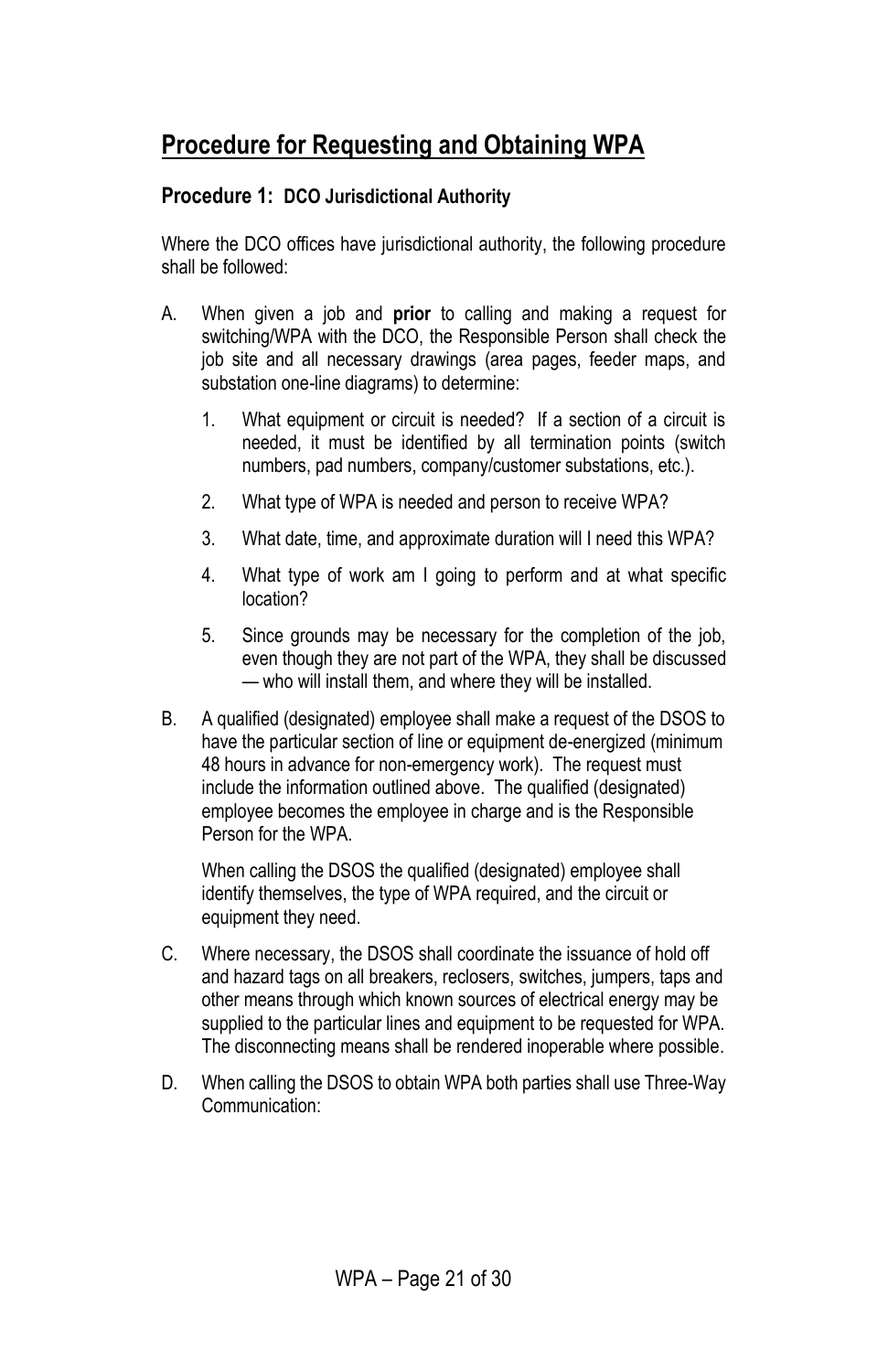1. Log the DSOS's name. The DSOS shall describe the type of WPA to be issued and section of line or equipment involved. This shall include all switch numbers, substation names, circuits, and any pertinent location information that is associated with the WPA to be issued.

If any information does not correspond with the section of line or equipment that is involved, question the DSOS until both parties agree the right section of line or piece of equipment is cleared.

2. After agreeing all corresponding information is correct, the DSOS will then issue you your WPA. After accepting the WPA, log the time in the Switching Book.

#### **Procedure 2: Truck-Jurisdictional Authority**

Where the crew in the field has Truck-Jurisdiction, the procedure stipulated in **Procedure 1** above shall be followed, except that the qualified employee in charge shall take the place of the DSOS. A "Truck Hold Off" tag will be used in lieu of the Functional Authority's "Hold Off" tag. Once the "Truck Hold Off" tag is placed, the crew must issue themselves a Clearance.

**NOTE:** All other requirements regarding Clearances and Functional Authority's Hold Off as stipulated in the Operating Manual for the Ameren System remain applicable.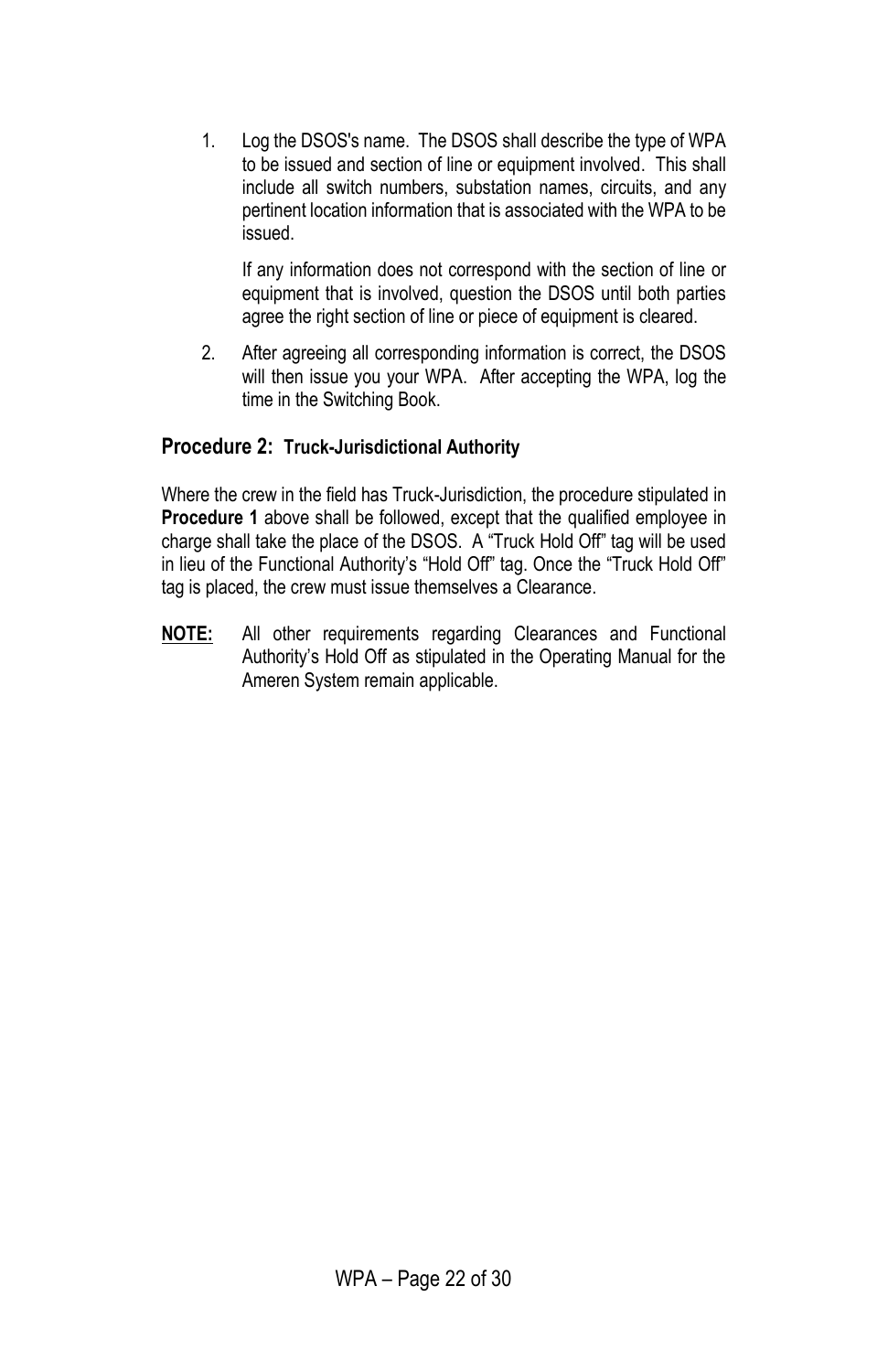# **Releasing WPA**

When the portion of the job that has WPA issued is complete the responsible person shall:

- A. Notify all applicable personnel that the WPA is being released
- B. Verify that all affected workers are in the clear
- C. Verify that all installed grounds have been removed. Call the DSOS from the Job Site, three way communication shall be used.
	- 1. Identify yourself, type of WPA, the switching order number, the section of line or equipment you're releasing, indicate that affected workers are in the clear, and grounds have been removed.
	- 2. Give information concerning the circuit or equipment the DSOS will need, including any changes made. Such as:
		- a. What condition is the line or piece of equipment in now? (Open or closed switches, cut/spliced any conductor, etc.)
		- b. Will phasing be necessary?
		- c. Will WPA be needed again?
		- d. Any other pertinent information.
	- 3. The DSOS will read back the information you've given so you are satisfied that the DSOS has, in fact, understood all specific information.
	- 4. After all the above has been completed and both parties are in agreement, the DSOS will take back the WPA.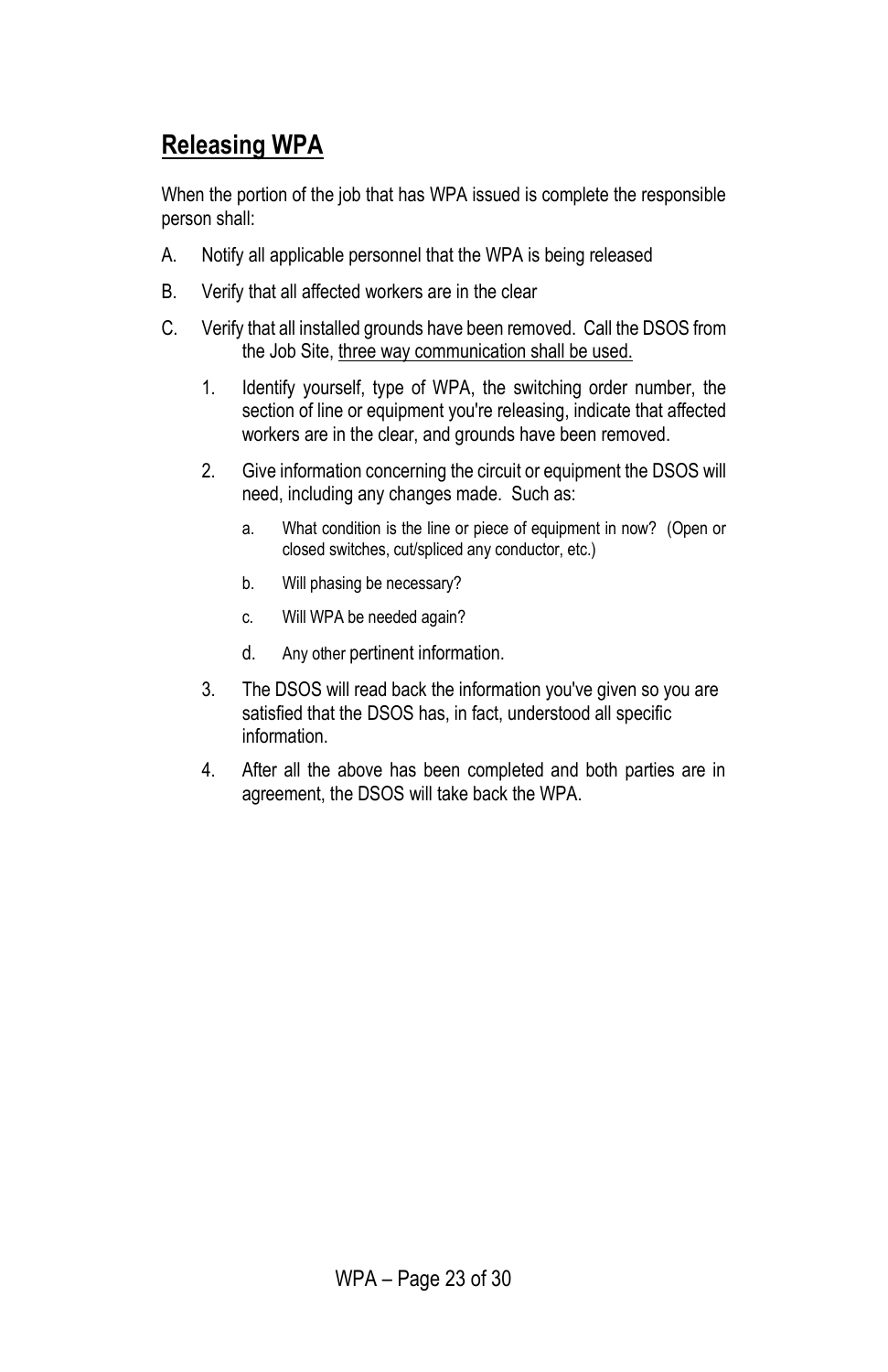# **Failure to Pick Up or Release WPA**

When scheduled WPA is set up, it is set up for a specific time the crew will pick up the WPA. The DSOS will contact the appropriate field supervision to arrange for switching prior to the requested time of the WPA.

When scheduled WPA is set up, it is expected the crew will pick up the WPA in a timely manner. If the crew does not pick up the WPA in a timely manner, the DSOS will contact the Responsible Party who arranged the WPA; or if they are not available, their immediate Supervisor, and inform him/her that the DSOS intends to restore the circuit. The Foreman or Supervisor will contact the crew and tell them to call for their WPA; or, the Foreman will inform the DSOS that plans have changed, after which the DSOS will restore the circuit.

If at any time circumstances warrant, the DSOS can call the crew requesting them to release their WPA so the line or equipment can be restored.

With the exception of Out of Service WPA, the crew must release their WPA before leaving the jobsite. If the WPA is not released, it is the DSOS's responsibility to contact the crew. If the DSOS is unable to reach the crew, the Supervisor in charge will be called. The supervisor can release the WPA **only** after contacting a crew member or visiting the job site.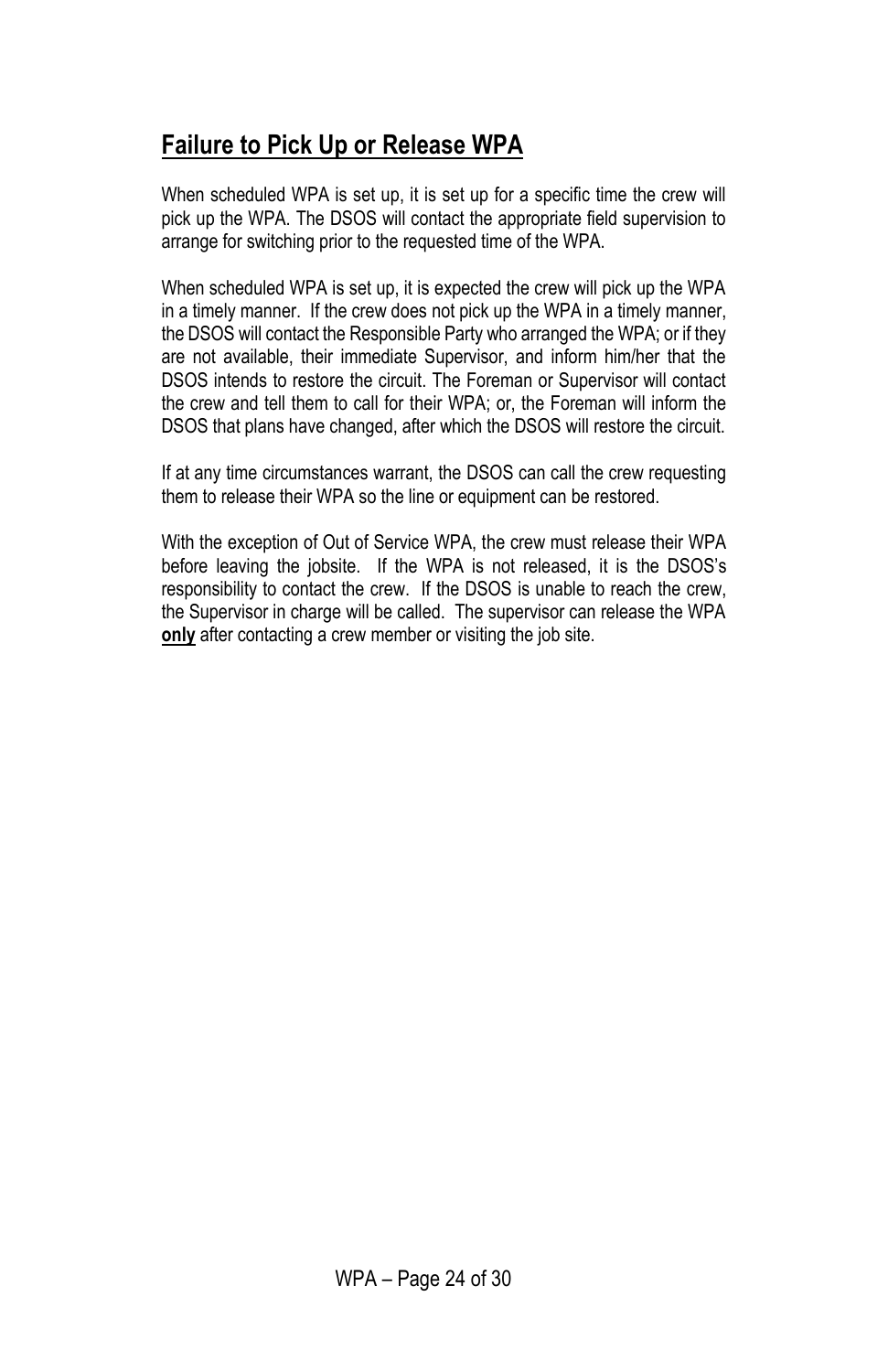# **Energizing New Distribution Primary Facilities**

#### **Underground Facilities**

Rules to apply when energizing new primary facilities on the Ameren Underground system.

The DCO (Functional Authority) will request field operations to adhere to the following protocol prior to energizing equipment.

- 1. Advance notice shall be given prior to energizing new equipment
- 2. A work request and one line diagram must be provided to the DCO.
- 3. All equipment that is being released for service shall be verified ready to be energized, including all cable splices and terminations.
- 4. Switching orders must be written and ordered or a Local Control issued by the DSOS

Following these procedures will insure safety, reliability, and quality customer service.

#### **Overhead Facilities**

Rules to apply when energizing new primary facilities on the Ameren Overhead System 15kV and below.

The DCO (Functional Authority) will require field operations to adhere to the following protocol prior to energizing equipment.

- 1. Advance notice shall be given prior to energizing new equipment
- 2. A crew may tap an overhead circuit with verbal permission of the Functional Authority, or if required, switching orders may be written and ordered by the DSOS. The request must include the substation name, feeder number, and physical location of the tap.

Following these procedures will insure safety, reliability, and quality customer service.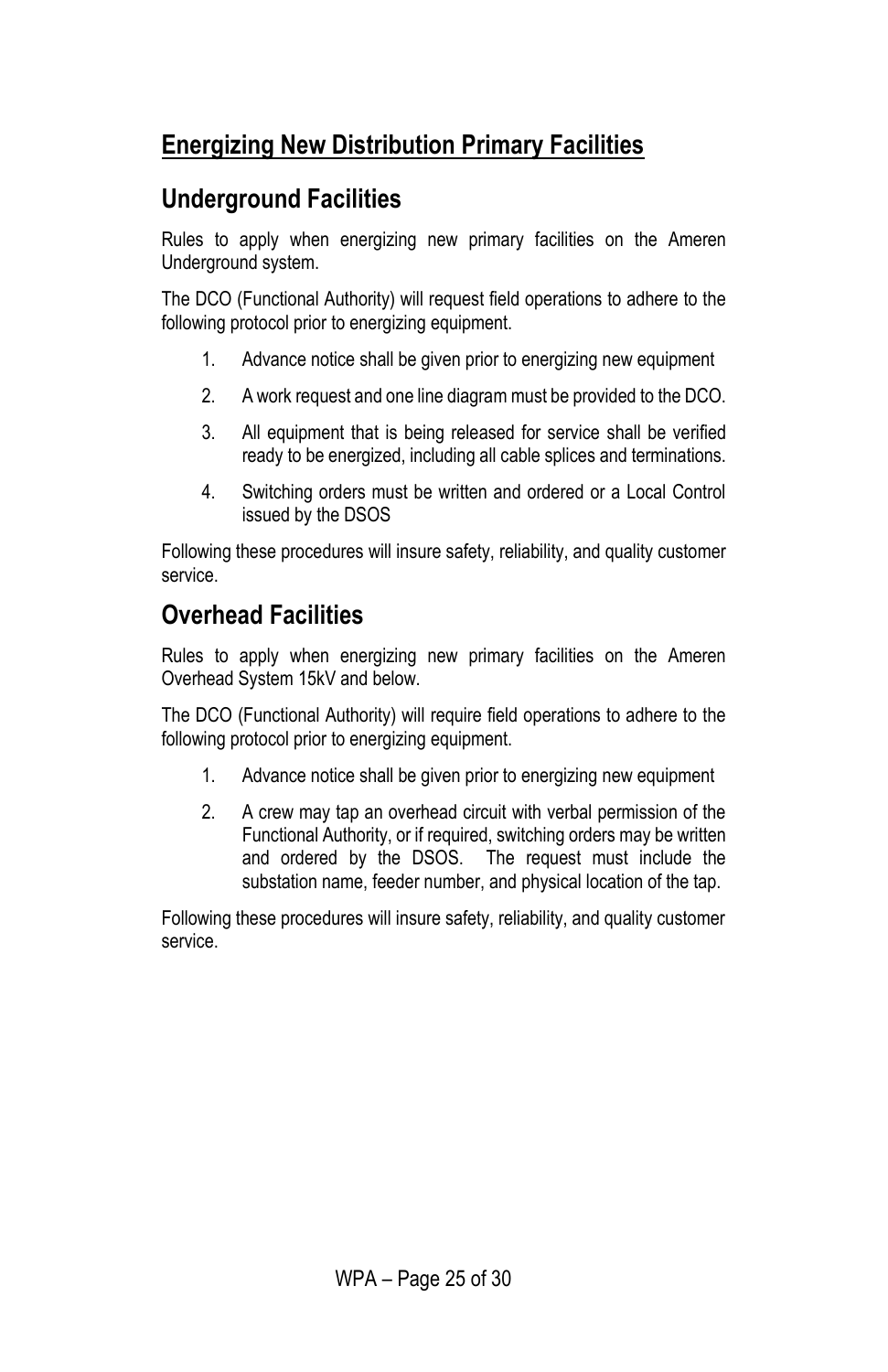#### **Planned Service Work when no WPA is needed**

A Crew needs to operate a regulator or LTC to insure correct operation. DCO has jurisdictional authority. Notify the DCO of your intentions, no WPA will be needed to perform this service. However, if the regulator or LTC does not operate correctly and will need to be switched out then follow Procedure 1 for Requesting and Obtaining WPA on page 21.

A Crew needs to perform a substation maintenance inspection. DCO has jurisdictional authority. Notify DCO of your intentions, no WPA will be needed to perform this service.

A crew needs to check for shorts and grounds on an underground circuit. The DCO has jurisdictional authority. No WPA is needed for this when testing under orders from the DCO. No other WPA shall be on the underground circuit.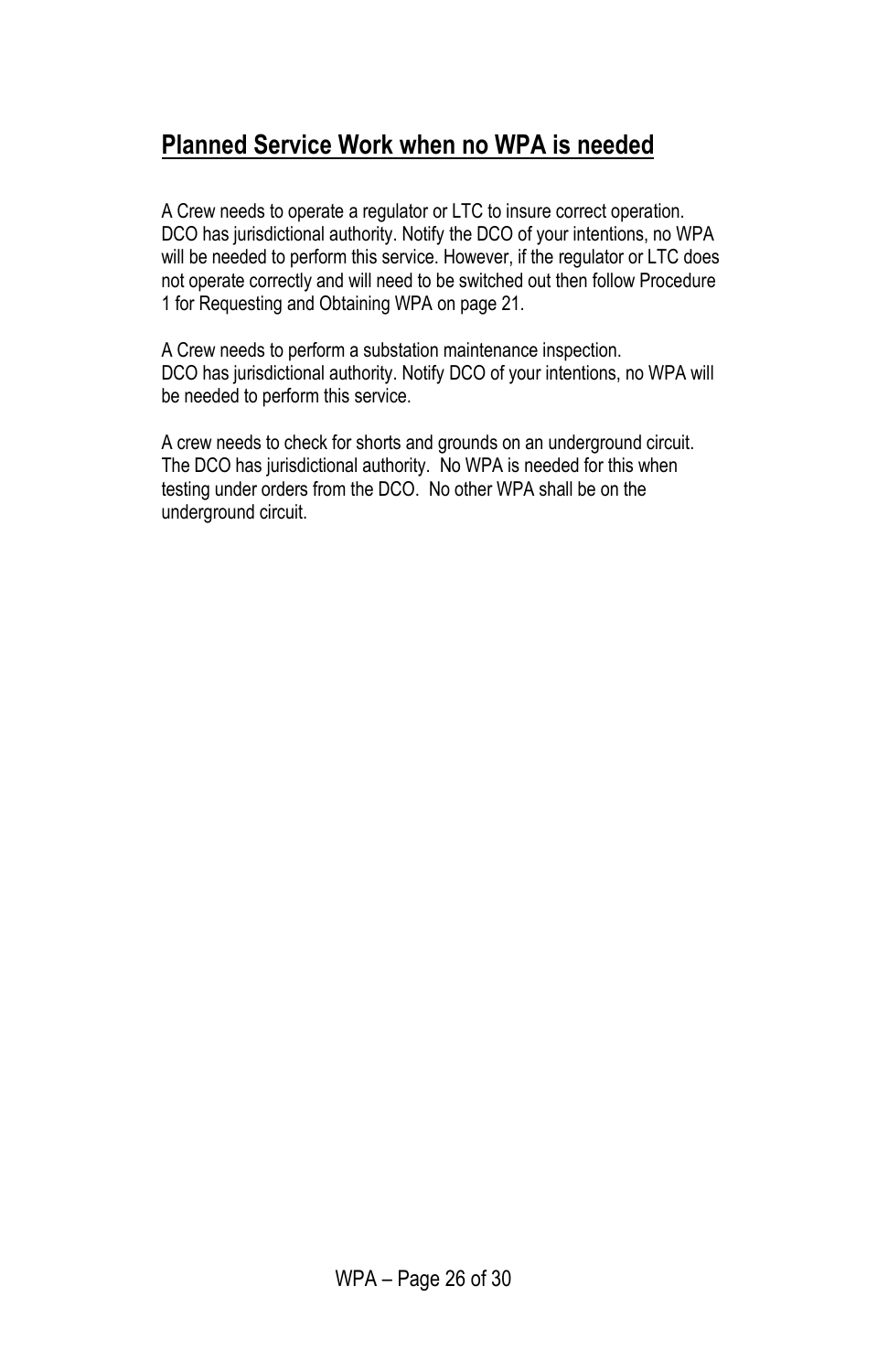### **Notes**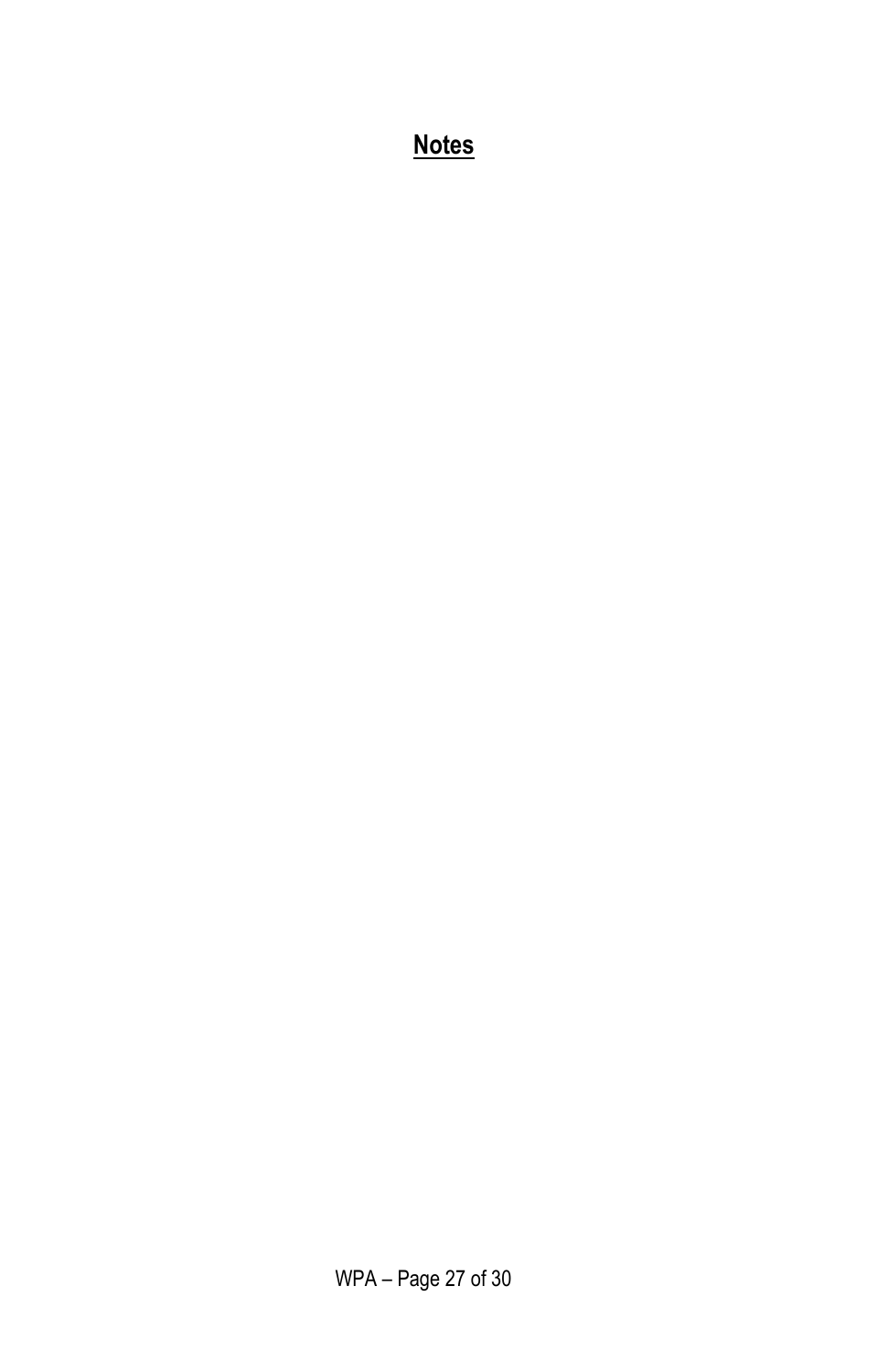| w.<br><b>M</b> Ameren<br>AMEREN-LOTO-HOLDOFF<br>STOCK NO. 1601652 | <b>Si</b> z<br>MAmeren                                                                                |
|-------------------------------------------------------------------|-------------------------------------------------------------------------------------------------------|
| <b>ADANGER</b>                                                    | <b>ADANGER</b>                                                                                        |
| CIRCUIT/EQUIP.:                                                   | DO NOT<br><b>OPERATE</b>                                                                              |
| TAG PLACED BY:<br>DATE:<br>$-$ TIME:<br>BY ORDER OF: _            | <b>DO NOT REMOVE</b><br><b>UNLESS ORDERED BY</b><br><b>FUNCTIONAL AUTHORITY</b><br>(SEE REVERSE SIDE) |
| <b>HOLD OFF</b><br><b>WFCo</b>                                    | <b>HOLD OFF</b>                                                                                       |
|                                                                   |                                                                                                       |
| Ameren<br>FORM THEE (2REE)<br>TOOK NO. 37-32-114                  | meren                                                                                                 |
| DANGER                                                            | <b>OANGER</b>                                                                                         |
| CIRCUITIEQUIP :-                                                  | <b>DO NOT RACK</b><br><b>CIRCUIT BREAKER</b><br>'he bus<br>IO 1                                       |
| TAG PLACED BY:<br>DATE:<br>.TIME:<br>BY ORDER OF:                 | <b>DO NOT REMOVE</b><br><b>UNLESS ORDERED BY</b><br><b>FUNCTIONAL AUTHORITY</b><br>(SEE REVERSE SIDE) |
| <b>RACKING</b><br>HOLD OI                                         | <b>RACKING</b><br>ol D-01                                                                             |

WPA – Page 28 of 30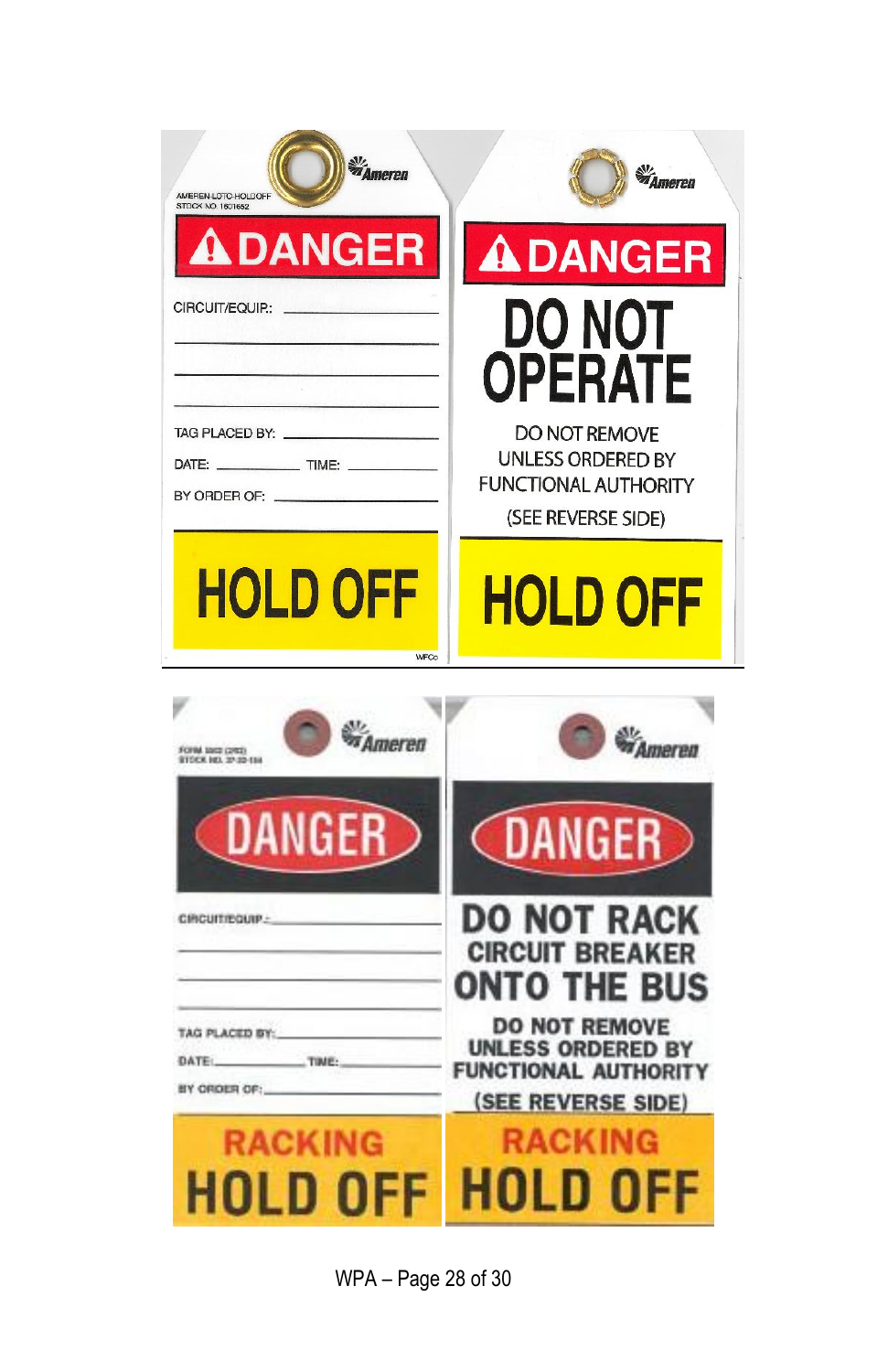| Ameren<br><b>FORM ESSE (E-MA)</b><br>IMAGN NGL 37-22-111 | $\frac{dV}{dV}$ Ameren                                                                                |
|----------------------------------------------------------|-------------------------------------------------------------------------------------------------------|
| <b>CDANGER</b>                                           | <b>CDANGER</b>                                                                                        |
| OAS#<br>CREW #                                           | DO NOT                                                                                                |
|                                                          | <b>OPERATE</b>                                                                                        |
| TAG PLACED BY:<br>DATE:<br>TIME:                         | <b>DO NOT REMOVE</b><br><b>UNLESS ORDERED BY</b><br><b>FUNCTIONAL AUTHORITY</b><br>(SEE REVERSE SIDE) |
| <b>TRUCK</b>                                             | TRUCK                                                                                                 |
| HOLD OFF                                                 | HOLD OFF                                                                                              |
| <b><i><u>Siz</u></i></b><br><i><b>Ameren</b></i>         | <b><i><u>Si</u></i></b><br><i>Ameren</i><br>FORM 5126 (6/16)<br>STOCK NO. 37-21-826                   |
| (DANGER)                                                 | <b>(DANGER)</b>                                                                                       |
| RECLOSING                                                | <b>CIRCUIT:</b>                                                                                       |
|                                                          |                                                                                                       |
| DISABLED                                                 |                                                                                                       |
| <b>DO NOT RECLOSE</b><br>OR REMOVE THIS TAG              | <b>TAG PLACED BY:</b>                                                                                 |
| <b>UNLESS ORDERED BY</b><br><b>FUNCTIONAL AUTHORITY</b>  | DATE:<br>TIME:                                                                                        |
| (SEE REVERSE SIDE)                                       | BY ORDER OF:                                                                                          |
| HAZARD                                                   | HAZARD                                                                                                |

WPA – Page 29 of 30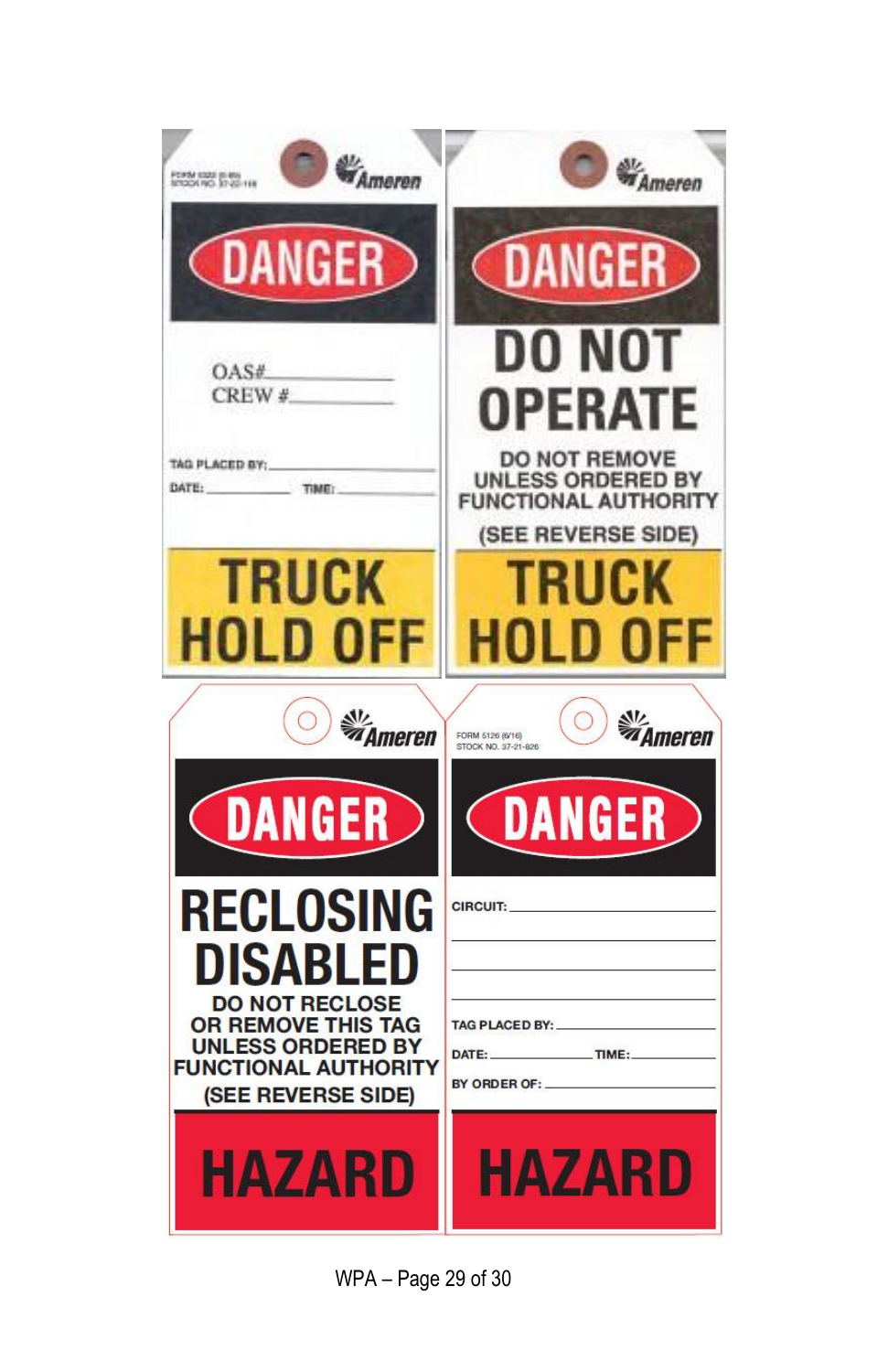